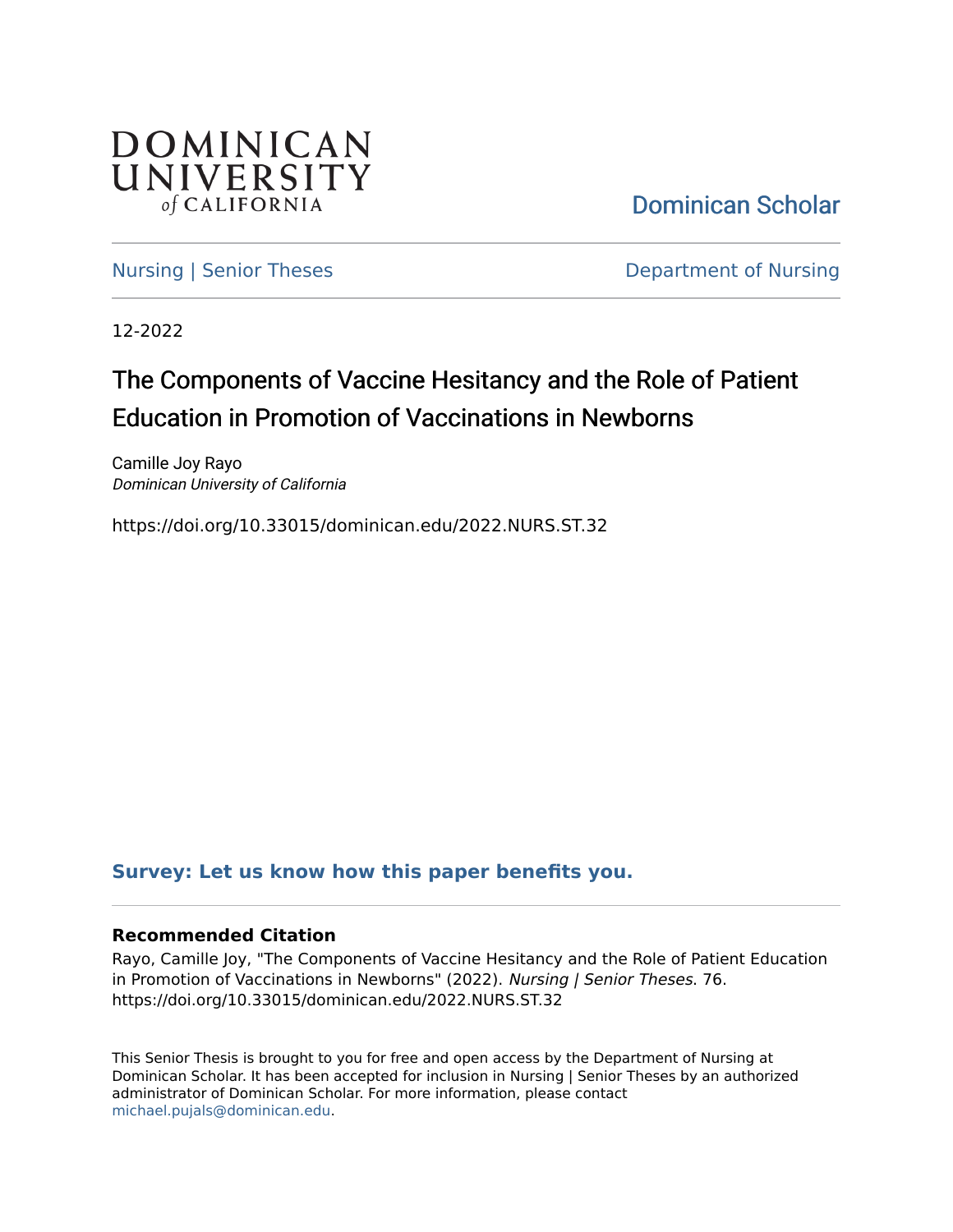# **The Components of Vaccine Hesitancy and the Role of Patient Education in Promotion of Vaccinations in Newborns**

Camille Joy M. Rayo

Department of Nursing, Dominican University of California

NURS 4500: Nursing Research and Senior Thesis

Dr. Patricia Harris, Thesis Advisor

Spring 2022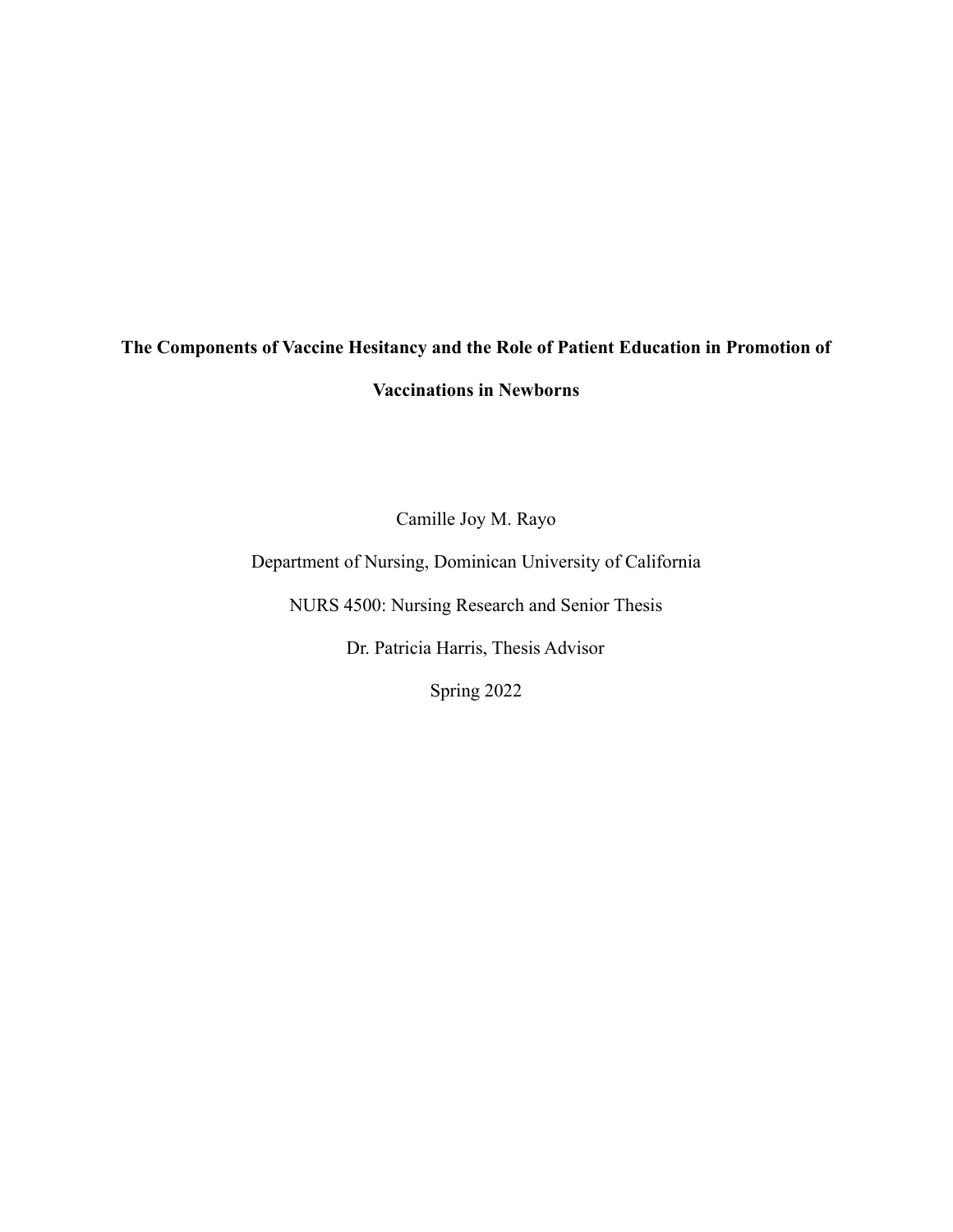### **TABLE OF CONTENTS**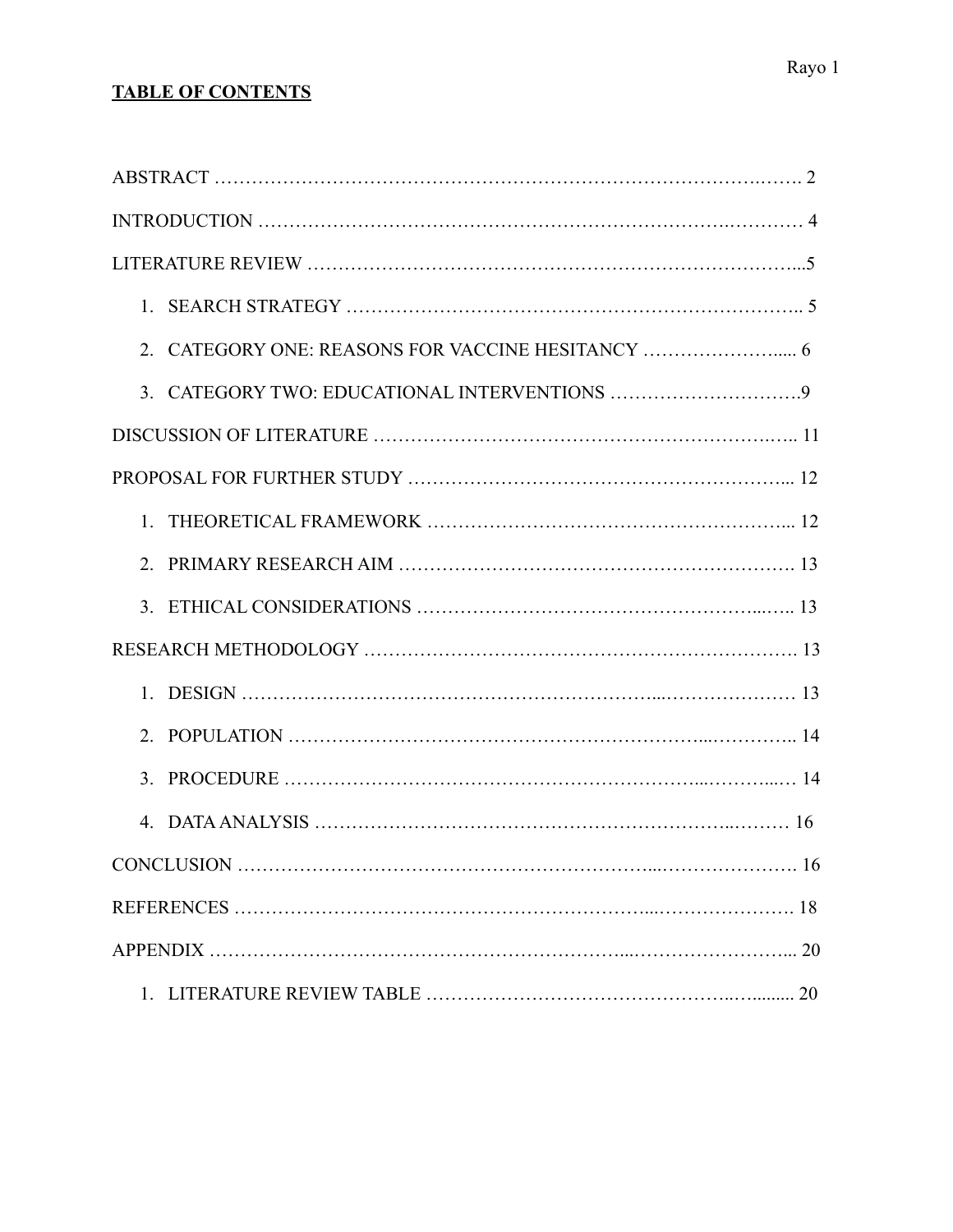#### **Abstract**

### **Background**

Due to an array of reasons relating to vaccine hesitancy, many newborns are without their standardized and recommended vaccinations as a result of their parent's beliefs. Parent's hold the power to vaccinate their children. Nurses must provide reliable information, debunk myths, and pursue pro-vaccination ideas when educating a parent about newborn vaccinations. By doing so, vaccine hesitancy should decrease and vaccination rates should increase. Unvaccinated newborns are put at a greater risk for contracting serious illnesses that may spread to others or even lead to one's own death.

### **Objective**

To identify common factors regarding vaccine hesitant parents of the newborn population using data from the research studies investigated. Some studies may include data from a newborn and adolescent population (up to 18 years of age), but the primary focus of this thesis is on the newborn population. Both reasons for vaccine hesitancy and probable educational interventions will be researched. The evidence gathered will then be interpreted to formulate an effective plan to promote the benefits of getting vaccinated using face-to-face patient education and appropriate healthcare resources.

### **Summary of Findings**

After reviewing a variety of reliable research studies, it is evident that there is a pattern amongst those who feel vaccine hesitancy versus those who do not. The overarching factors include personal beliefs, religious beliefs, political beliefs, lack of knowledge, and lack of access to resources. However, one study revealed that parents are not against vaccinations as long as the benefits clearly outweigh any potential consequences. Parents are also likely to turn around their vaccine hesitant perspective for their children.

### **Proposal**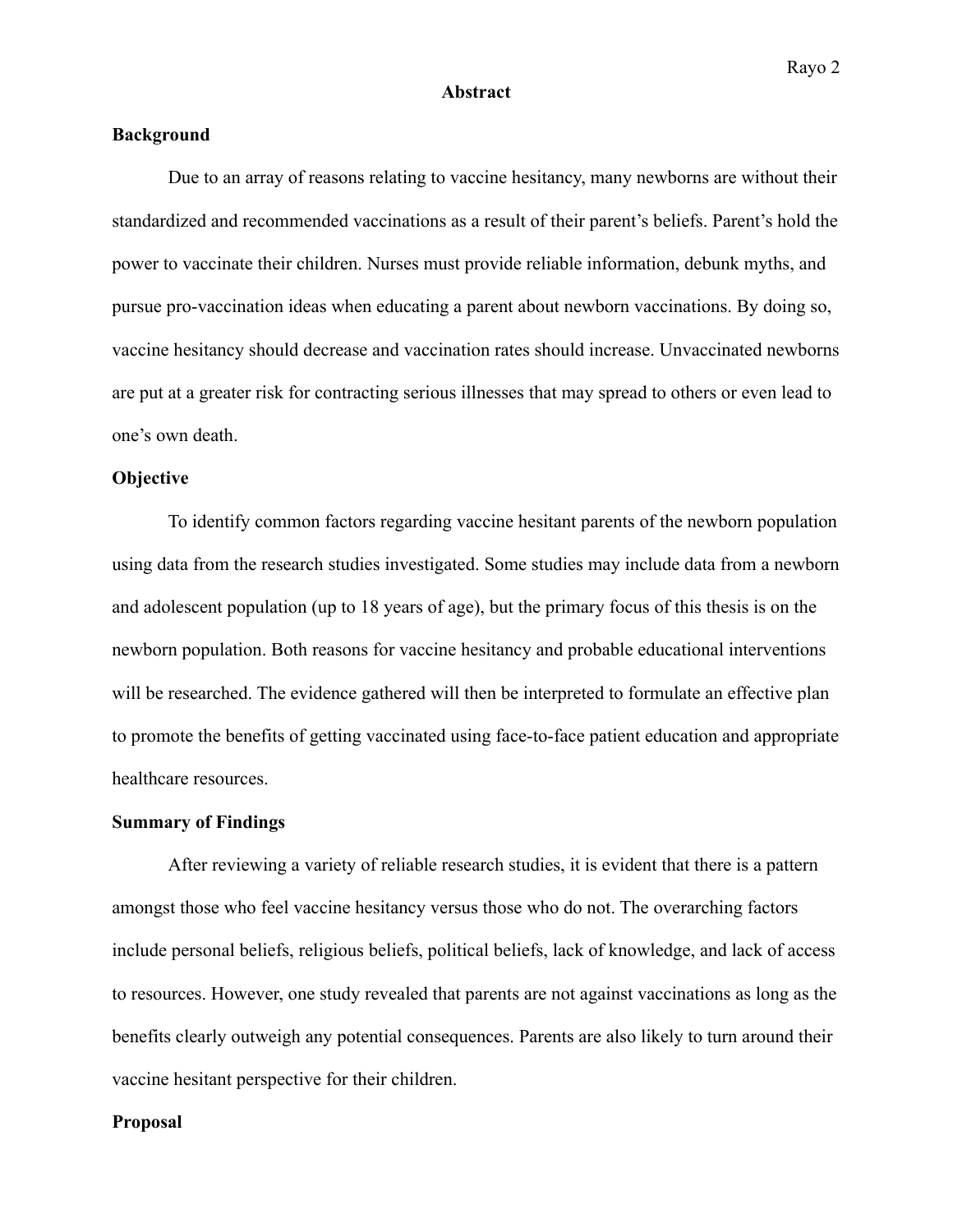Once a clearer understanding of vaccine hesitancy in parents and its relation to their children is developed, the proposal of a quantitative study will be made. This quantitative study will be quasi-experimental and will focus on expecting mothers. The study will use survey and experimental methods to determine if patient education intervention is effective for combating vaccine hesitant beliefs and improving vaccination rates.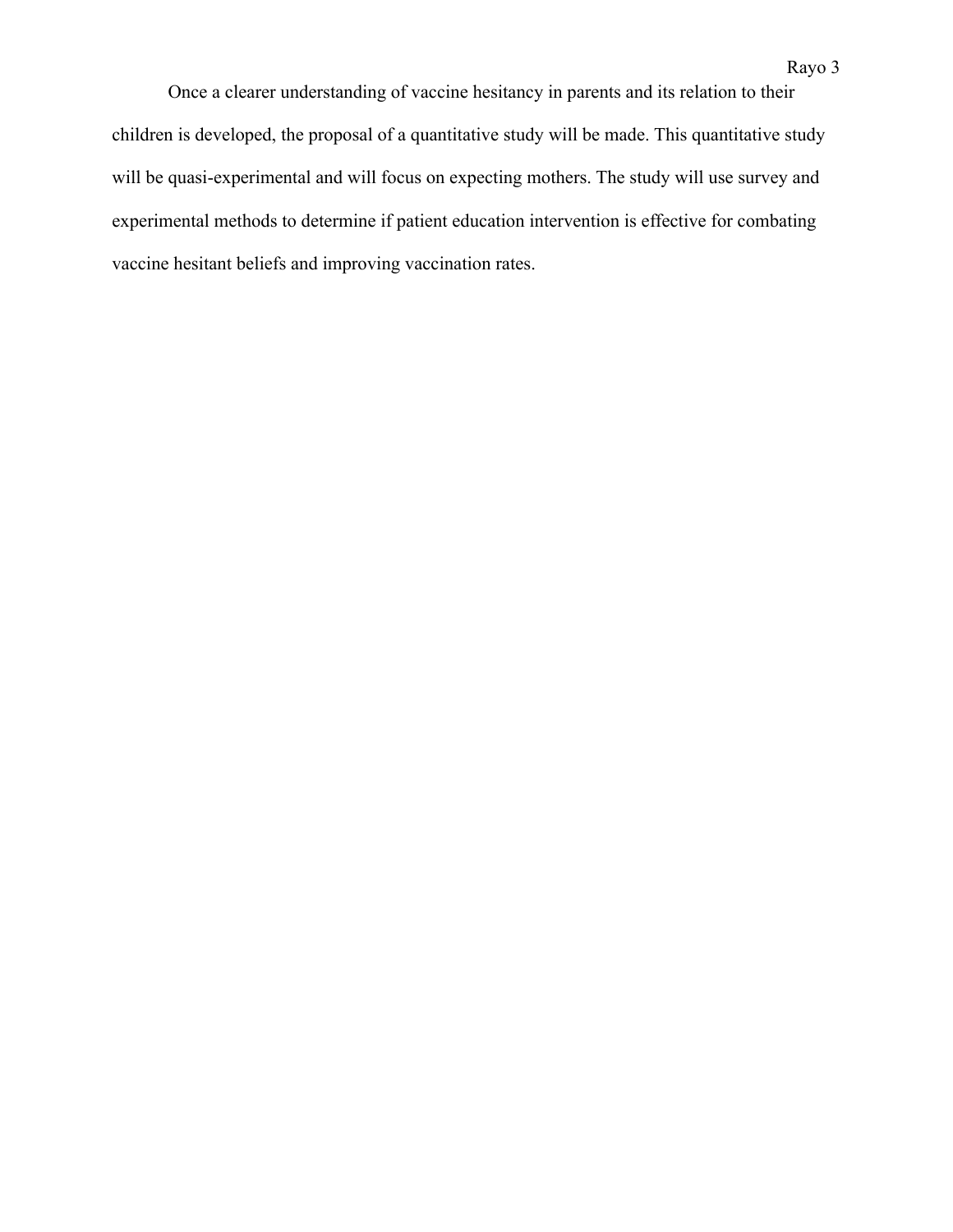#### **Introduction**

Vaccine hesitancy can occur due to an array of reasons such as concerns about risk versus benefits, religion or personal beliefs, and lack of healthcare knowledge or vaccination education. These reasons may influence a parent's decision on whether or not they want to vaccinate their newborn with recommended vaccines. This choice puts the already vulnerable population at an even greater risk for contracting diseases. As a healthcare professional, nurses become one of the "most trusted sources of information for vaccines" (CDC, 2012) even for parents that may seem very hesitant. Nurses can assist parents in realizing the purpose and benefits of vaccinations by offering a positive recommendation of vaccines and guidance towards necessary resources. A thorough understanding and different perspective was adapted after review of the six literature articles. However, there is a gap in the literature studies surrounding the effectiveness of face-to-face patient education interventions. This gap may hold a key solution to increase vaccine rates and decrease vaccine hesitancy. A research study proposal will be made to further investigate the missing piece of patient education with face-to-face as the mode of communicating. The future research study will answer the following questions: Where do expecting parents stand in regards to their perception of recommended newborn vaccinations? Are expecting parents more likely to change their outlook compared to current parents? Is an educational program that emphasizes the health promotion model effective in informing the expecting parents about vaccines? Will the educational program be significant enough to change their stance in regards to vaccination hesitancy?

### **Research Question**

Prior to the research study proposal, knowledge about vaccine hesitancy must be gained. The literature review will answer the questions: What are the reasons associated with vaccine hesitancy? What educational tools and promotion have been used to convey the significance of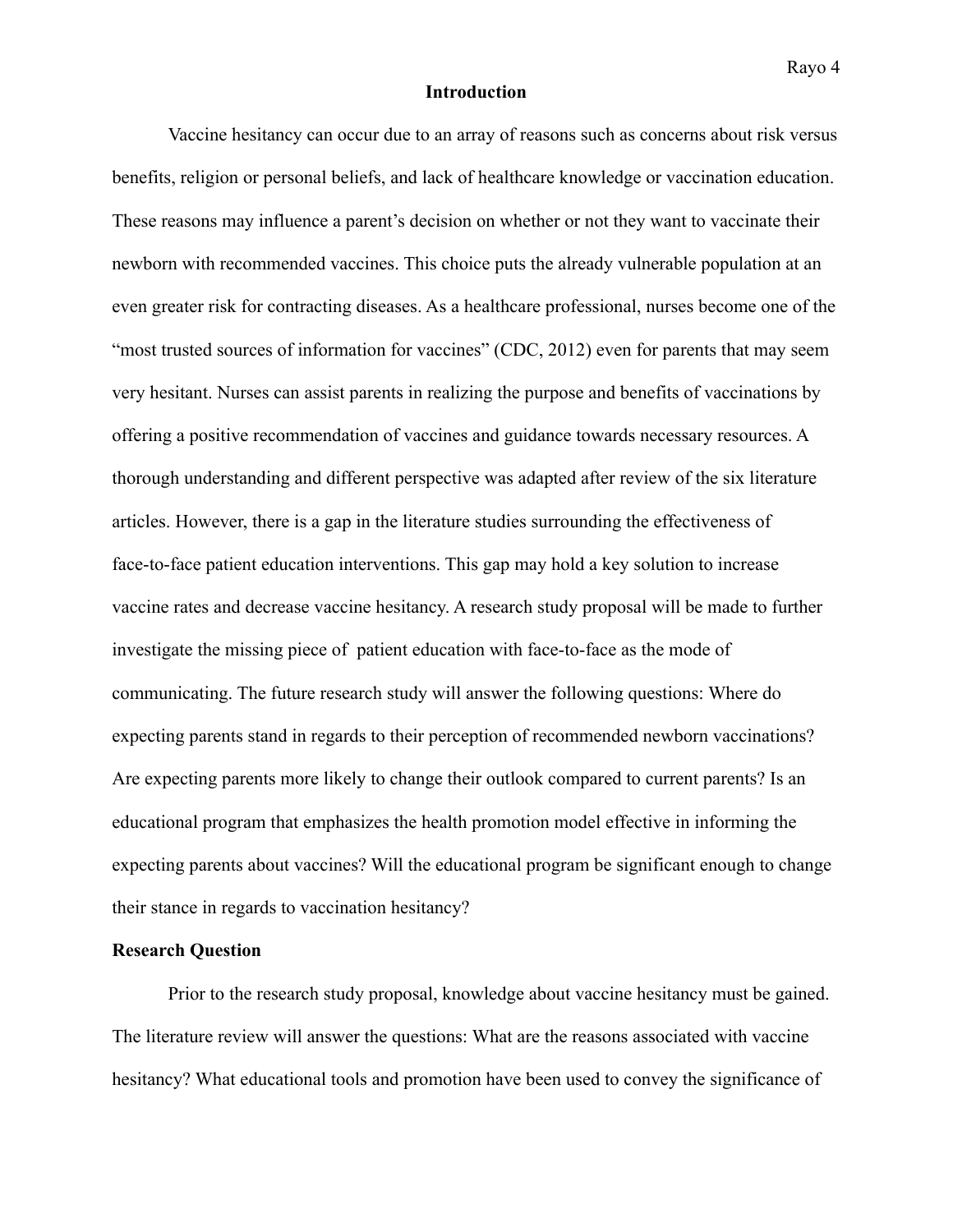standardized immunizations in newborns? By gaining this fundamental knowledge base, a valid research study proposal can be produced.

### **Problem Statement**

The problem at hand is that people who are vaccine hesitant for themselves may translate these beliefs to their newborn and decide to keep them unvaccinated. Although the COVID-19 pandemic has brought on a higher rate of vaccinations, there are still many that remain hesitant or are untrusting of vaccines. In the United States, 80.7% of newborns receive the DTap vaccine, 79.6% receive the Hib (primary series and booster dose) vaccine, and only 68.3% receive the combined 7-vaccine series by 24 months of age (CDC, 2019). Emphasizing pro-vaccination ideas and the continuation of development for effective vaccine patient education is detrimental in increasing these rate percentages.

### **Literature Review**

The objective of this literature review is to synthesize relevant and reputable literature relating to the issue of vaccine hesitancy amongst the newborn and children population. This literature review aims to answer the question of why someone may be vaccination hesitant, especially when it comes to their own children or the younger population in general. The most recurrent reasons found across the studies of these literature pieces will be further discussed in hopes to better understand the vaccine hesitancy perspective. The information will then be used to create possible effective patient education plans that promote vaccinations in a positive and informative way.

The way in which all research was done and literature articles were found were through Google's scholarly article search platform. The search terms used included "vaccine hesitancy", "newborn", "childhood", and "beliefs''. This method of research was chosen over PubMed or any single database because it would yield a wider variety of results from various sources. This left freedom for selection of the literature articles that would best meet the question and needs of this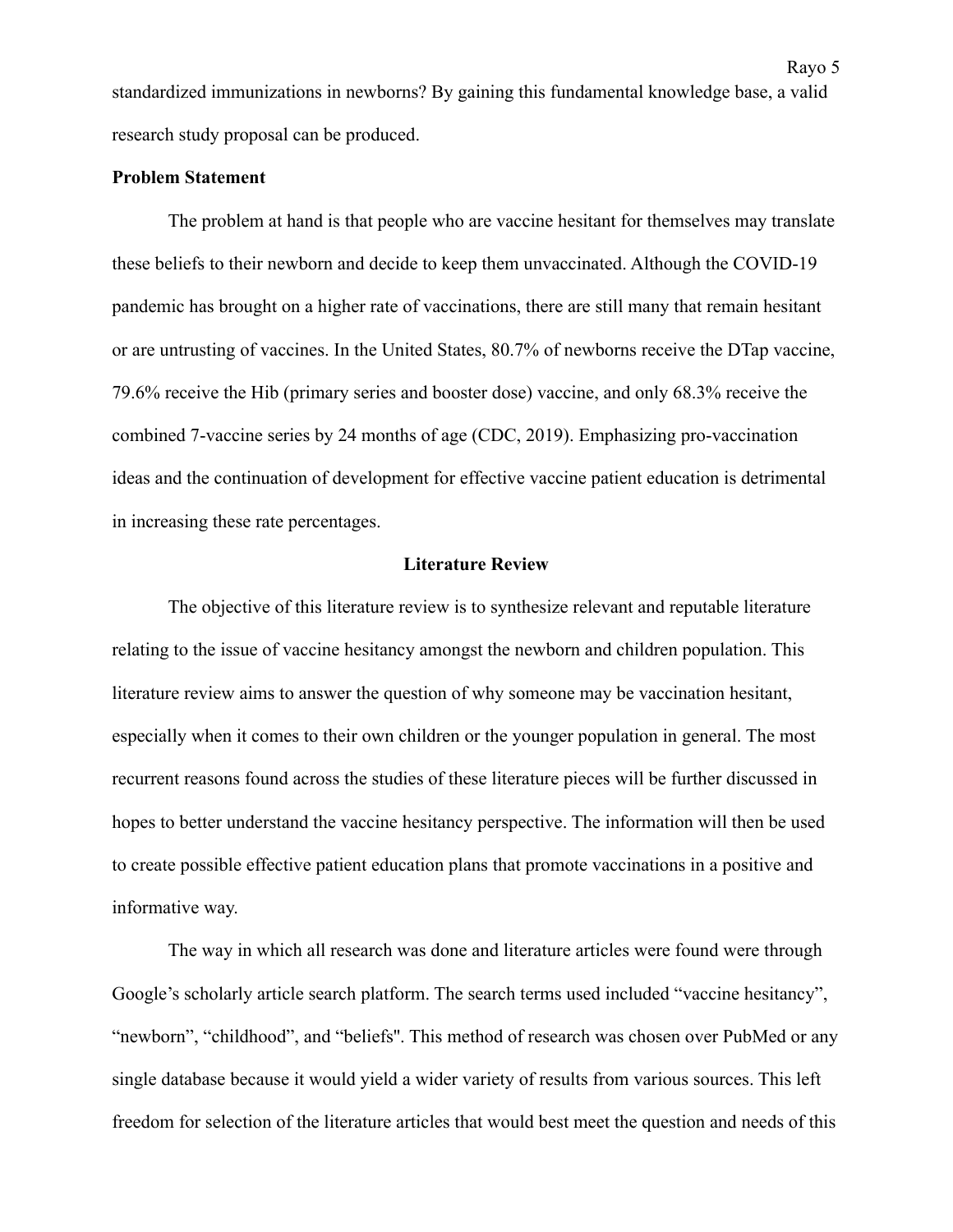research topic. The databases that will be referred to in this literature review are the Cochrane database, SpringerLink, Taylor and Francis, and Science, Pew Research, and ScienceDirect.

The searched terms used generated thousands of results, however, only six articles will be used in this review. Each article chosen was thoroughly read through and reviewed for accuracy and relevance towards the issue being researched. This literature review will be split up into four categories that stem from the four pertinent scenarios that may lead to vaccine hesitancy found across the articles used. These categories are risks vs benefits, religious and personal beliefs, lack of healthcare knowledge and vaccination education, and parental status (see the Appendix for a Literature Review table, summarizing the articles). By isolating the primary reasons for concern, a more detailed proposal for change can be presented.

### **Category One: Reasons for Vaccine Hesitancy**

Extensive literature and research done by Alfieri et al., Cooper et al., and Crescitelli et. al, are categorized together because they developed categorical reasoning behind vaccine hesitancy parents. They are all large studies, two of which are comprehensive synthesis reviews. They may have similar discoveries. Understanding the reason behind one's point of view will be crucial in developing an effective and relevant educational intervention.

## *Article One: Parental COVID-19 Vaccine Hesitancy for Children: Vulnerability in an Urban Hotspot*

This research study done by Alfieri et. al (2021) discusses the vulnerability of the childhood population, the deep need for vaccinations in an urban setting, and how vaccine hesitancy impacts this issue. It was chosen to be in the first category because it considered sociodemographic factors that may influence vaccine hesitancy. The study was completed in Cook County, Illinois, in 2020 which would be considered during the rise of the COVID-19 pandemic. The study methods used were quantitative, specifically through a cross-sectional online survey medium. Logistic regression was used to formulate the probability distribution of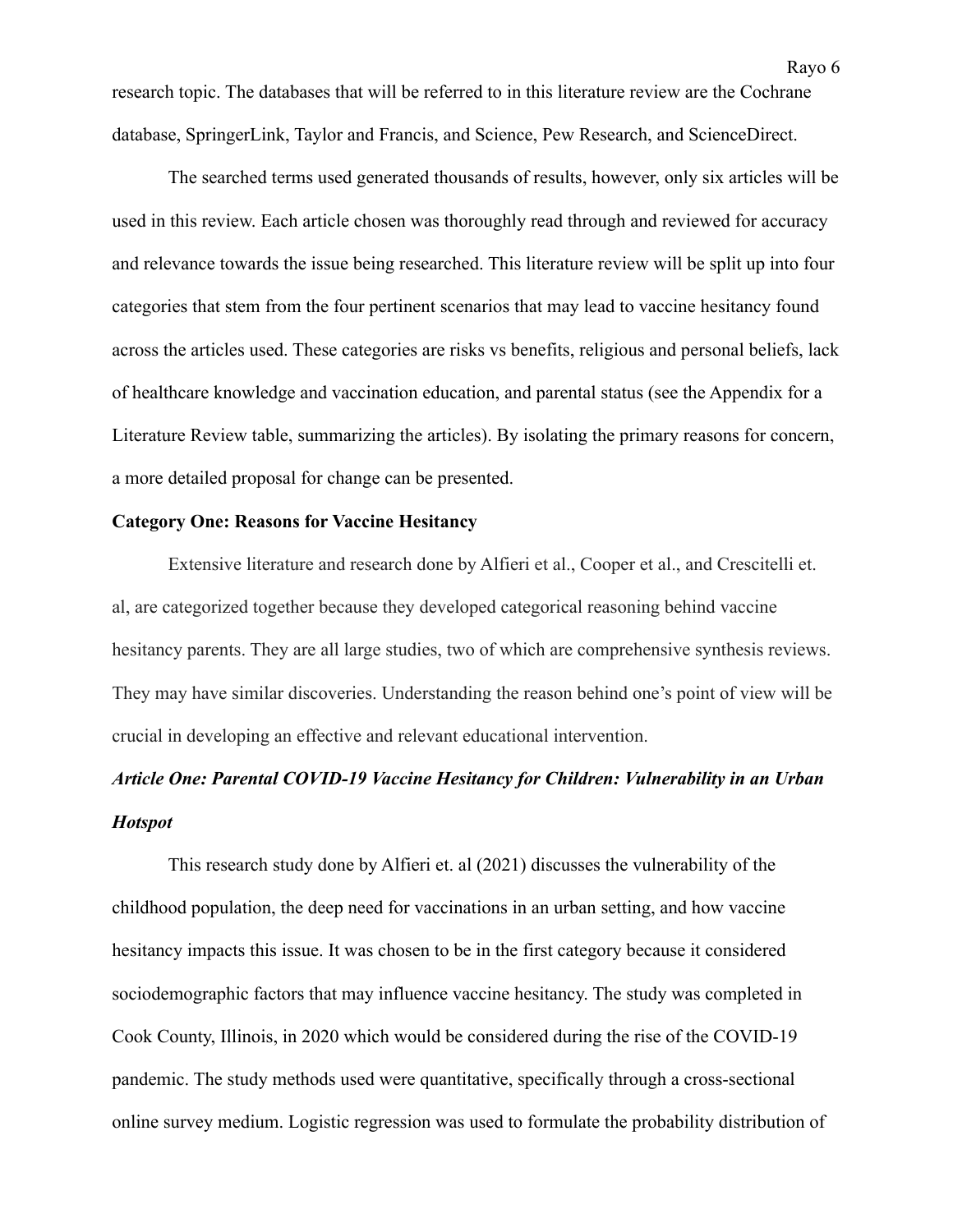the researchers' hypothetical outcome. The sample size targeted included 1702 parents of various ethnicities, but only 1425 were included in the final analysis. This decision could have been due to skewed data, however, the true reason is not disclosed. Their main findings revealed that 33% of parents regardless of sociodemographic factors were vaccine hesitant for their child. From this percentage, COVID-19 vaccine hesitancy was more prevalent in non-Hispanic black parents than non-Hispanic Caucasian parents. Vaccine hesitancy is also higher in parents of children who are publicly insured and come from lower socioeconomic backgrounds. The researchers concluded their study by stating that parents and families who have been affected heavily by the COVID-19 pandemic are more likely to be hesitant about a future COVID-19 vaccination.

### *Article Two: Factors that Influence Parents' and Informal Caregivers' Views and Practices Regarding Routine Childhood Vaccination: A Qualitative Evidence Synthesis*

This second research article was chosen to be in the first category because of its direct objective to "explore parents' and informal caregivers' views and practices regarding childhood vaccination, and the factors influencing acceptance, hesitancy, or nonacceptance of routine childhood vaccination" (Cooper et al., 2021). The phenomenon that fueled this study was that many children do not receive recommended vaccinations despite being considered the first line of prevention for serious diseases. The study is a systematic review that looked at 145 previous literature from 1974 to 2020 of multiple reliable databases to map out consistent themes that influence a parents' view on childhood vaccinations. Although over 100 studies were reviewed, only 27 were utilized for analysis for their qualitative methods and focus on key points desired by researchers Cooper et al. The influential themes yielded from this review were 1) Broader ideas and practices surrounding health and illness, 2) Vaccine ideas and practices of people the parents socialize with, 3) Political issues and concerns that the parents trust or distrust in, and 4) Previous experiences with vaccines, healthcare workers, and accessibility determinants of the vaccines (Cooper et al., 2021). Researchers like Cooper et al. who construct systematic reviews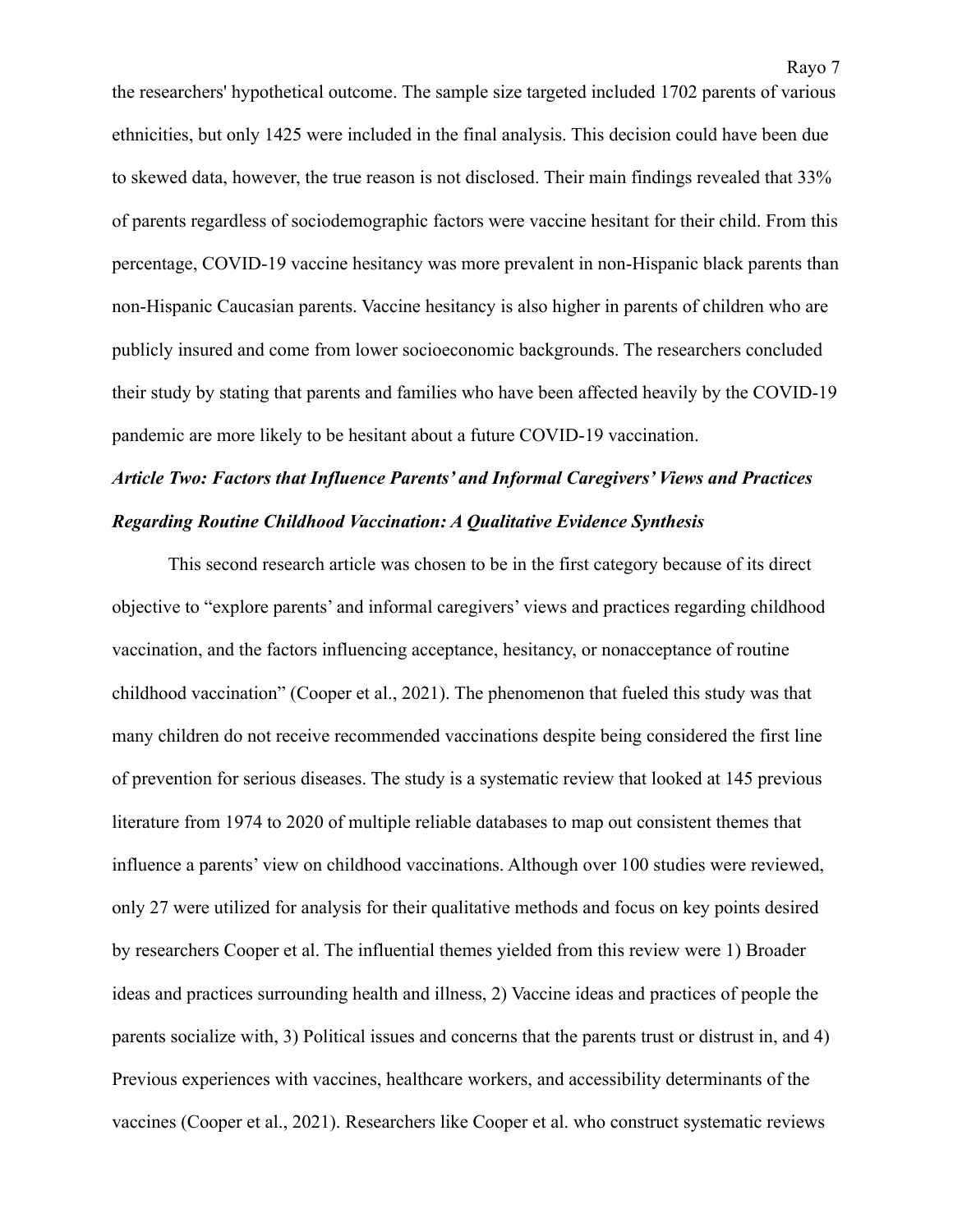or synthesis give the reader a comprehensive overview of studies' findings. However, it creates variability in how the initial studies were done and questions the validity of the concluding arguments.

## *Article Three: A Meta-synthesis of the Key Elements Involved in Childhood Vaccine Hesitancy*

Similarly, researchers Crescitelli et al. (2020) conducted a systematic review and meta-synthesis of qualitative studies that unveiled five overarching categories that were steady influences related to vaccine hesitancy. This study referred to reliable databases for studies and narrowed their focus towards 27 studies involving 1557 parent participants. The objective of their research was to "examine study validity, adequacy, and potential applicability of the results" (Crescitelli et al., 2020). This study found five overarching themes that are closely related to the findings mentioned in the previous article further validating the elements of vaccine hesitancy are alike amongst many settings. The five themes adapted are 1) Risk misconceptions, 2) Doubt towards vaccine-related companies or employers such as pharmacys and health professionals, 3) Parental alternative health beliefs, 4) Philosophical views on parental responsibility, and 5) The knowledge levels parents have about childhood vaccines (Crescitelli et al., 2020). This study hopes that conceptualizing these factors will guide healthcare workers to better address the growing challenge of vaccine hesitancy in parents for their children. Conclusively, the suggested approach made in the study's conclusion reminds healthcare workers that vaccine hesitancy may stem from good intentions in that these parents believe what they feel is right for their child.

### **Category Two: Educational Interventions**

This category will includes research studies done by Hofstetter et al., Williams, and Shen SC et al. These studies take into account the prevalence of vaccine hesitant parents and attempt interventions using patient communication and education to determine the influence it may have. These studies are crucial in understanding what intervention methods have been evaluated. The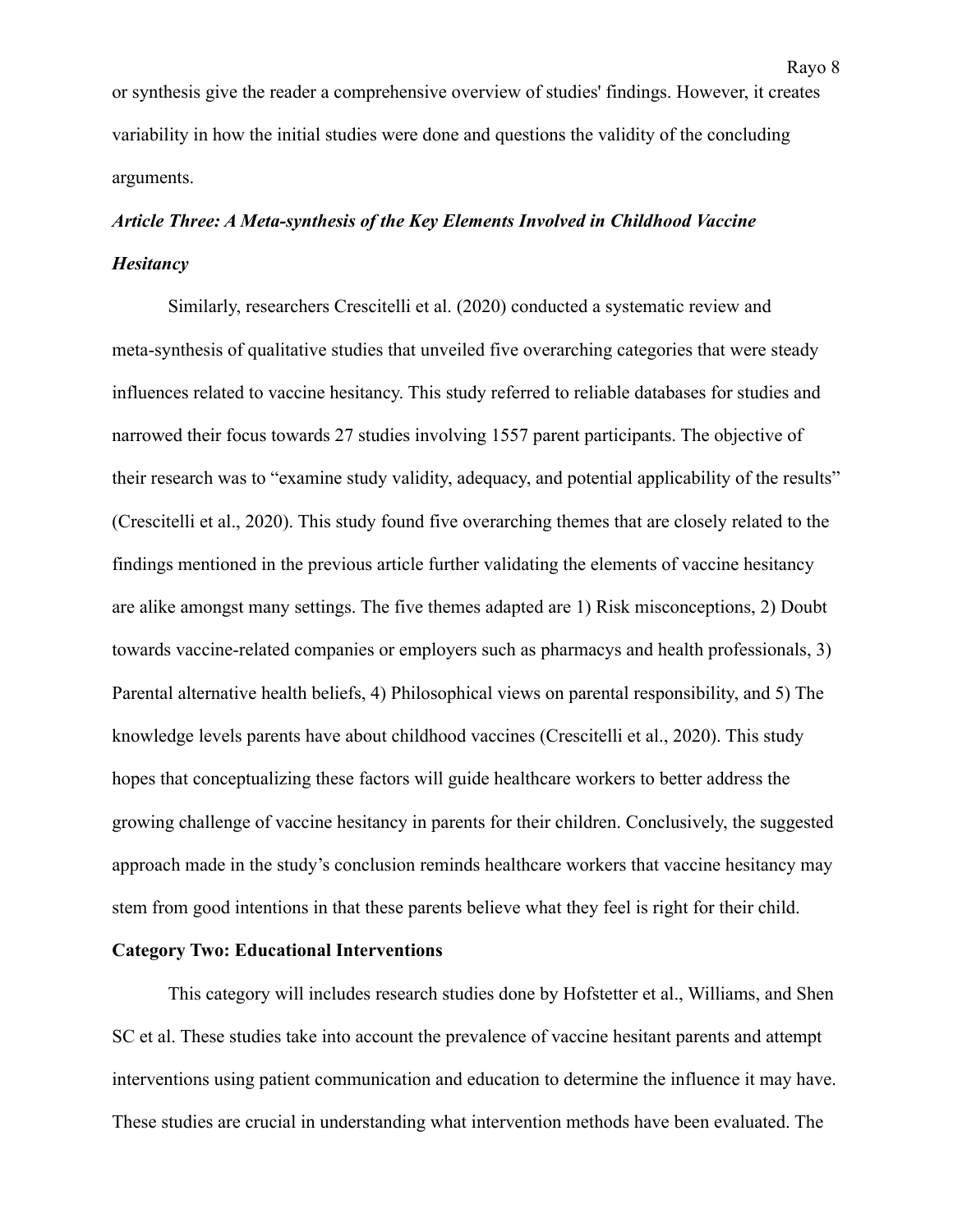data reviewed from these studies will help pilot the most relevant and in-depth research study proposal.

### *Article One: Clinician-parent Discussions about Influenza Vaccination of Children and their Association with Vaccine Acceptance*

The first article of this category was selected because it was very clear in the intervention methods used and how the study was performed. Its objective to use patient education as a tool for addressing vaccine hesitancy aligns with the investigative interests of this thesis. Researchers Hofstetter et al. (2017) formulated a secondary analysis of a cross-sectional observational study to examine how communication techniques of clinicians may encourage or discourage vaccine acceptance. Their sample size included 17 clinicians who were to have 50 visits with parents of children less than 6 months of age. During each video visit, the clinician would use a scheme of 10 communication behaviors to introduce and recommend the influenza vaccination to parents. The data collected from this study was analyzed using bivariate methods and generalized linear mixed models. The key points yielded showed that vaccine hesitancy was less likely to occur if the topic of vaccinations was initiated by the clinician in a positive manner. Additionally, pursuit by the clinician despite vaccine hesitancy in parents overall increased acceptance of the vaccine. Finally, encouraging bundling of recommended vaccinations further welcomed the acceptance of the influenza vaccine. These modes of communication relating to vaccinations overall yielded positive responses from parents and did not affect the quality of the online video visit.

### *Article Two: Addressing Vaccine Hesitancy: Clinical Guidance for Primary Care Physicians Working with Parents*

This systematic literature analysis done by Shen et al. (2019) outlines more general but comprehensive interventions that should be used when working with vaccine hesitant parents. Their objective is "to provide primary care physicians with clinical guidance for addressing parental vaccine hesitancy" (Shen et al., 2019). The information referred to in this article was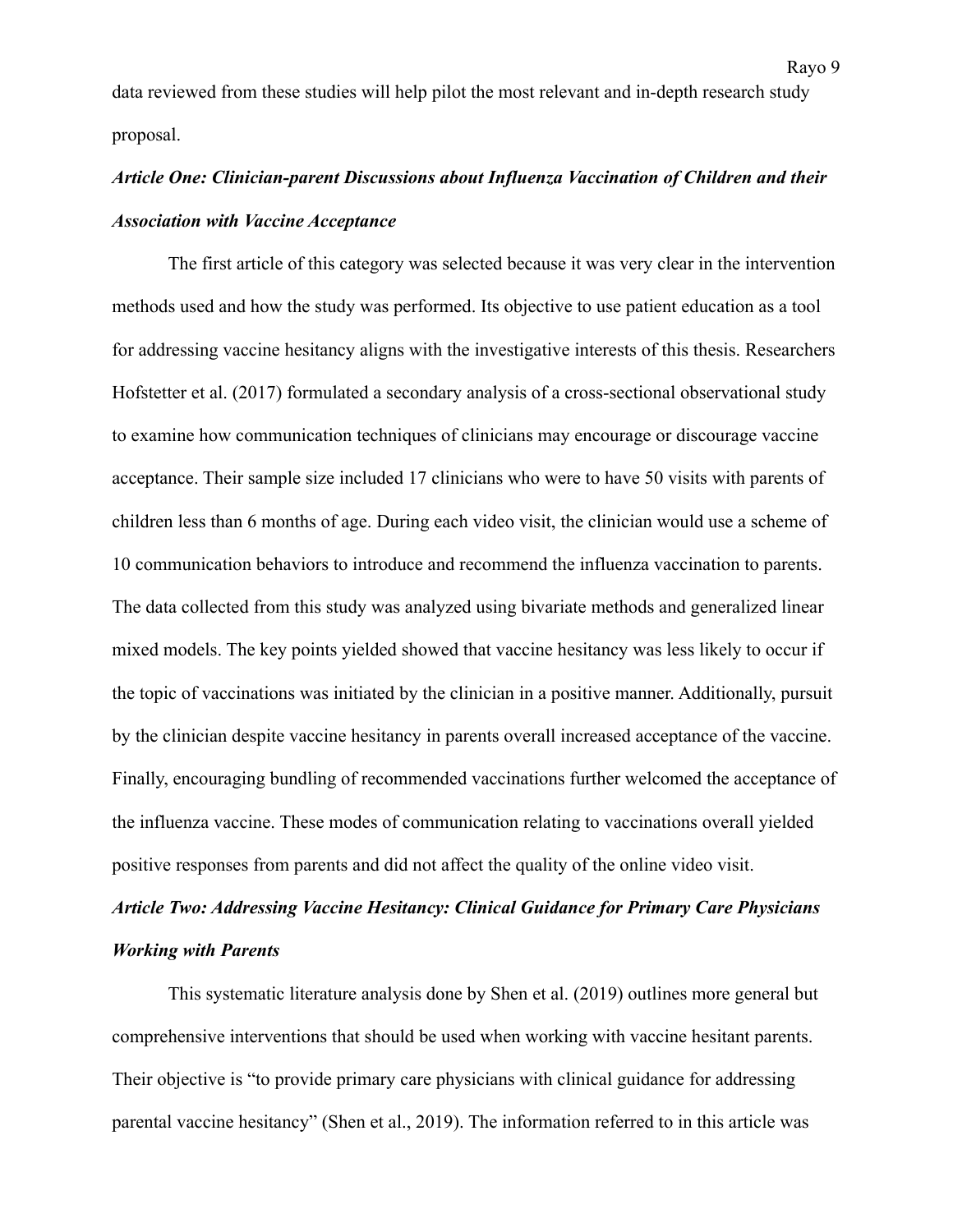taken from previous literature found on the PubMed database. The criteria for their search are English articles published within 10 years of 2018. They have included the search terms used for their investigation, however, it is not clear how many articles were analyzed for their final study. Some of the search terms used were "vaccine hesitancy", "acceptance", "parents", "children", "communication", and "clinical practice". Through their search, researchers Shen et al. listed some critical ways healthcare workers can motivate vaccine acceptance. These ways include 1) Start providing information and education early on, 2) Present vaccines as the default approach, 3) Build trust, 4) Be honest about side effects while providing reassurance about safety protocols, 5) Focus on the protection of the child and the community, 6) Share true experiences of patient stories along with stating evidence-based facts, and 7) Address possible pain and ways it can be managed. While some of these concepts may seem obvious, they are essential in demonstrating patient centered care especially for vaccine hesitant parents. It remains the healthcare workers responsibility to be a trusted source of health information.

### *Article Three: What are the Factors that Contribute to Parental Vaccine Hesitancy and What can we do about it?*

This research article done by Williams (2014) is unique in that it encompasses qualities of both category one and two, however, it was selected for this category because of the insightful results it produced. Researcher Williams organized a quantitative cluster randomized trial as the mode for conduction of this study. This study sampled 1,222 parents or guardians of two-week old infants who were previously screened as hesitant based on a 15 question Parent Attitudes about Childhood Vaccines Survey (PACV). The goal of this study was "to determine the factors that contribute to parental vaccine hesitancy and how healthcare advocates can approach this" (Williams, 2014). This literature review will focus on the latter half of the objective. William took the reasons for vaccine hesitancy to propose the best communication strategies and educational tools that can be utilized against these conceptualizations. The study was performed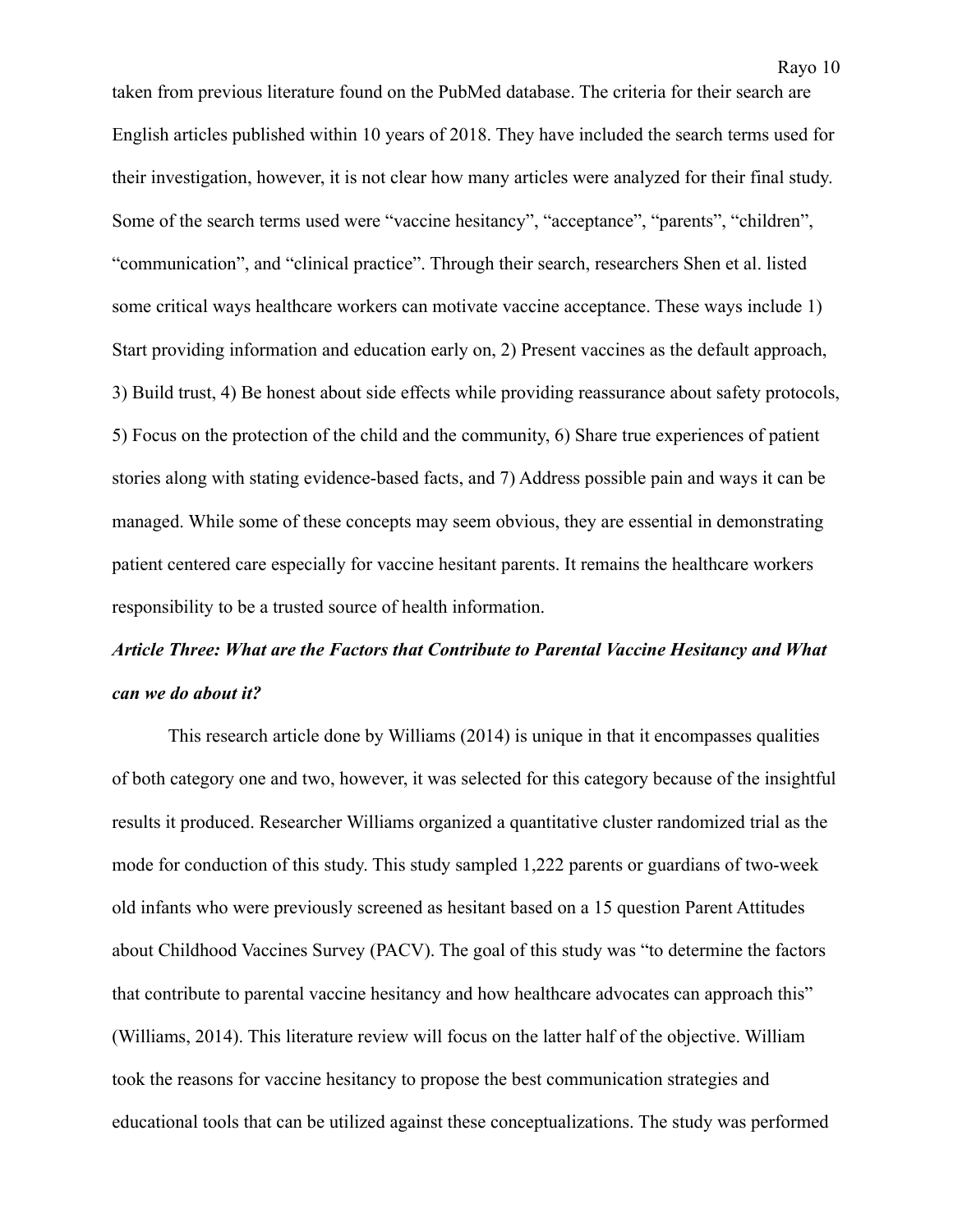by randomly providing half of the participants with an online educational video, handouts of accurate vaccination information and common myths related to childhood vaccines. These educational interventions yielded a significant increase in vaccine acceptance compared to those who did not receive any intervention. Although this study showcased great validity, it is not clear how each tactic directly influenced the parent's perspective. It also utilized an online and paper format for education, whereas face-to-face education may be even more effective.

### **Discussion of Literature**

The six literature pieces researched has provided a good foundation of knowledge about parental vaccine hesitancy. However, this phenomenon has only been scratched on the surface and holds more depth worth looking into. These studies yielded some valid results, however, are varying in study methods and data analysis. The information obtained from review of these six studies can usher the way towards a more concrete patient education plan.

### **Proposal for Further Study**

After extensive review and analysis of literature works, it is evident that further research must be done to formulate the most effective approach nurses can apply when addressing vaccine hesitancy, especially among new parents. The question still remains: Is-face-to-face education more effective than other modes of interventions in persuading and informing parents about the benefits of vaccines? There were significant similarities in reasons for vaccine hesitancy across most of the literature studies reviewed. Research and analysis must continue to explore these vital reasons in order for there to be a tipping point of increased vaccination rates and decreased vaccine hesitancy.

### **Theoretical Framework**

The theoretical framework that is most applicable to the topic being researched is that of Nola Pender: Health Promotion Model theory. This theory is composed of five key concepts: person, environment, nursing, health, and illness. The purpose of this theory is to "assist nurses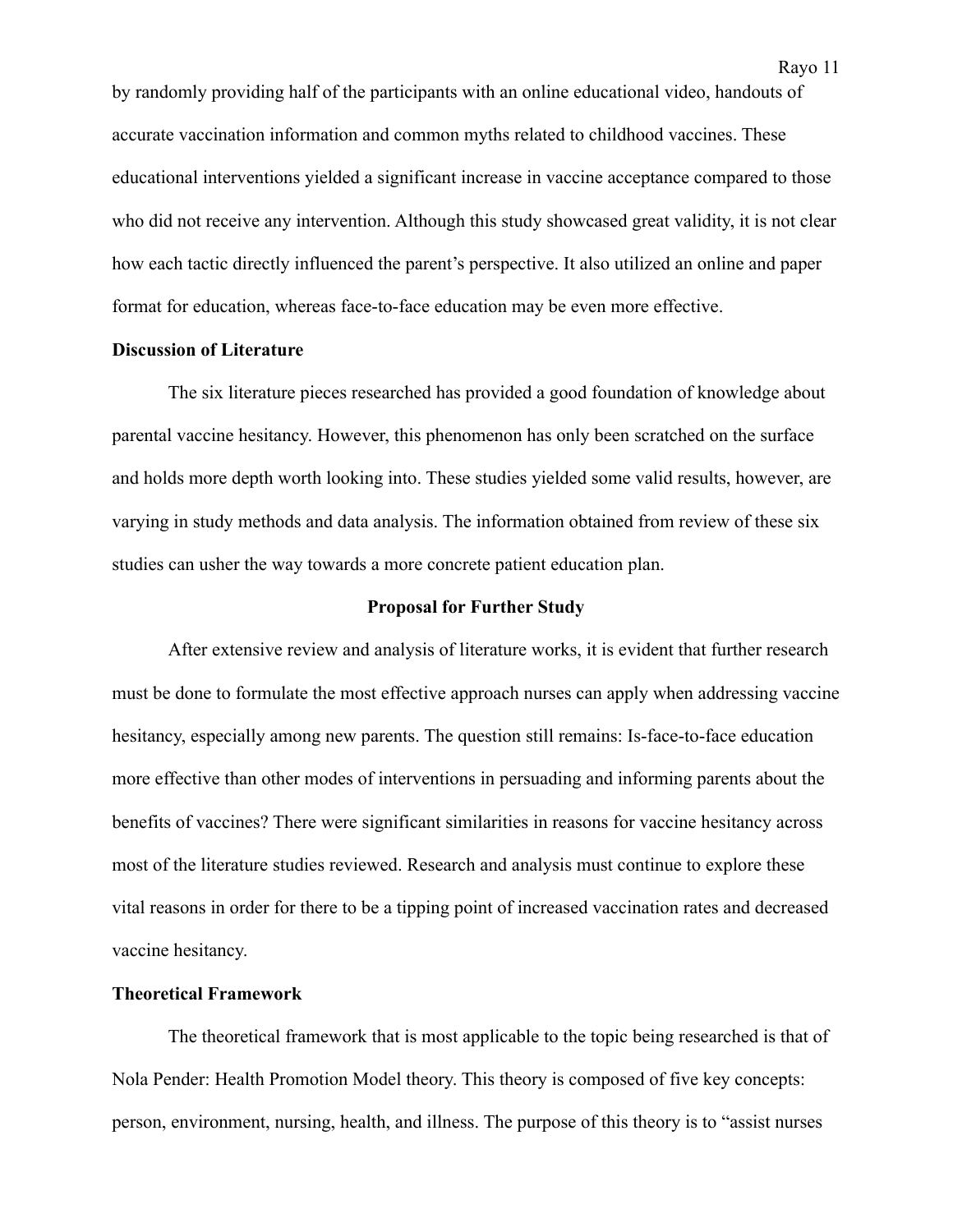in understanding the major determinants of health behaviors as a basis for behavioral counseling to promote healthy lifestyles" (Nursing Theory, 2019). This idea best compliments the aim of this research as the vaccine hesitancy population can be better understood once the reasons behind their perspective are revealed. With knowledge of why people experience vaccine hesitancy, nurses can develop a more thorough patient education plan to address these specific concerns. Nursing interventions related to patient education will increase self-awareness in those who are vaccine hesitant. By referring to Nola Pender's theory, the proposed research study will determine whether or not the promotion of health through patient education will decrease vaccine hesitancy.

### **Primary Research Aim**

The primary research aims of the proposed study is to determine whether or not face-to-face patient education interventions have a greater success rate in decreasing vaccine hesitancy and increasing vaccination rates compared to other interventions used such as online videos or handouts. By completing this study, educational intervention approaches will be practiced and specific methods can be determined as more effective and reliable. This study is also important in enforcing a positive mindset regarding vaccinations for upcoming generations.

### **Ethical Considerations**

Ethical considerations that must be made before the research study can be legitimized and begun. First, participation in this study will be completely voluntary and the participants hold the right to withdraw at any time. The study will involve an educational intervention, which may take up as much as an hour of the participant's in-person time at a further date, which will be made clear in the consent form and will need to be considered as a potential burden for patients.

Secondly, a detailed description of the study will be provided and a written consent form will be required for participation. The consent form will include what the study is about, what the role of participant entails, benefits of the work being studied, how the data will be analyzed and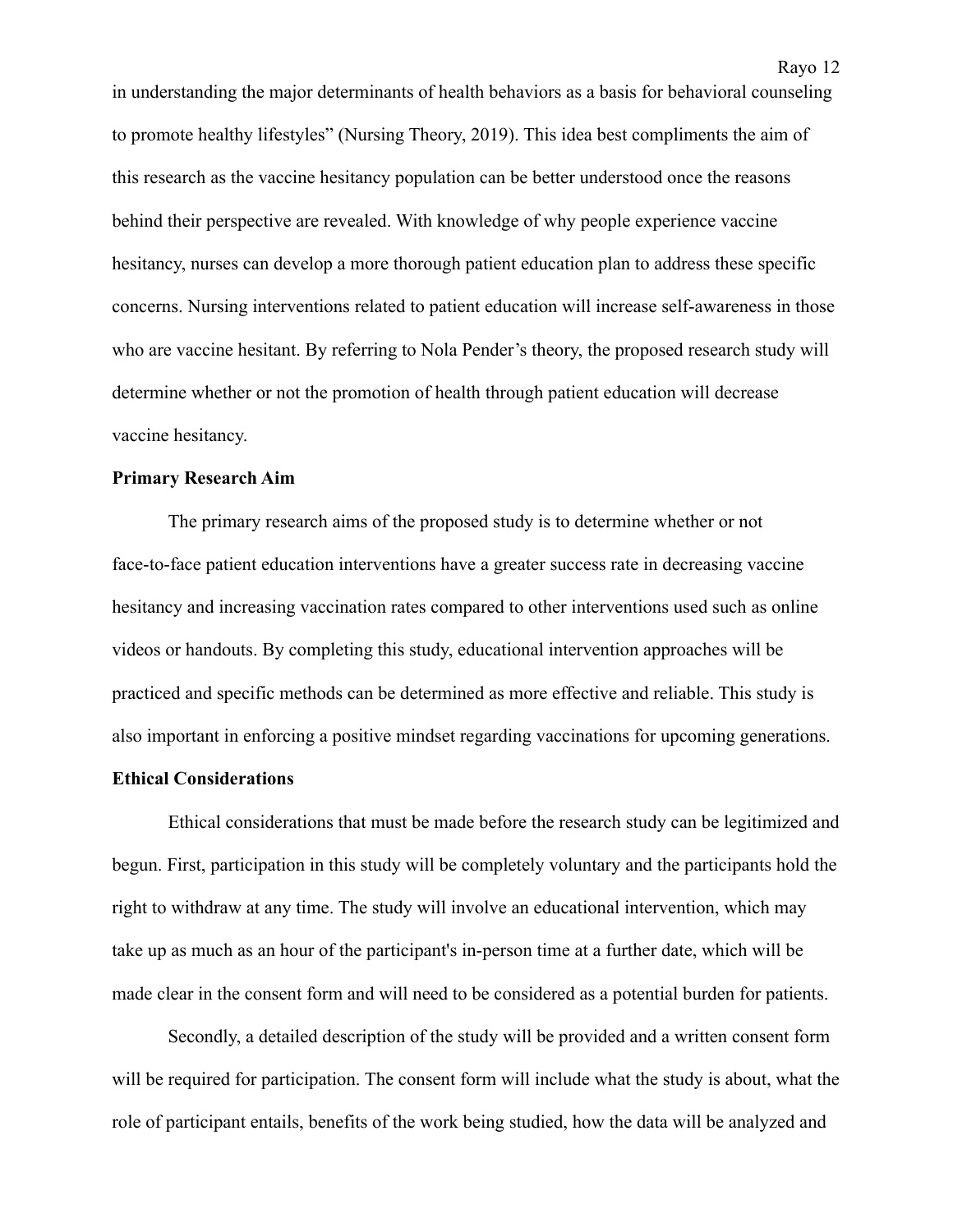used, and terms of privacy and confidentiality. No names will be used. A numerical Study Identifier (Study ID) will be assigned to each participant to protect privacy. Study data will only be stored on a password protected computer.

Thirdly, the Institutional Review Board (IRB) at Dominican University of CA will be need to approve of the study under the Protection of Human Participants (IRBPHP) standard directive. Approval by this group will ensure protected rights and welfare of human participants for studies engineered under the authority of Dominican University of CA.

### **Research Methodology**

### **Design**

The research study proposed will be an experimental study with the primary aim being to determine if face-to-face education interventions is more effective than other modes of education interventions (online videos, handouts, etc.) in relation to decreasing vaccine hesitancy amongst pregnant women. The proportion of participants whose perspectives change after an educational intervention will be examined. The study will focus on vaccine hesitant expectant mothers. The hypothesis is that face-to-face interventions are more effective than other educational modes in persuading expectant mothers about the benefits of vaccinations, therefore, increasing vaccination rates.

### **Population**

The population for this study will be pregnant women in Marin County, California (CA), United States (U.S.A.). The researcher will collaborate with a local Obstetrical Medical Practice. A convenience sample will be recruited from the Obstetrics (OB) practice, located in Marin County, CA. The sample will include 100 expectant mothers who are unknowledgeable or hesitant about vaccinations. The reason for this choice of population is to investigate if a vaccine hesitant mother will keep or change their perspective in regard to their own child. The goal is to educate this population, decrease vaccine hesitancy, and increase vaccination rates for newborns.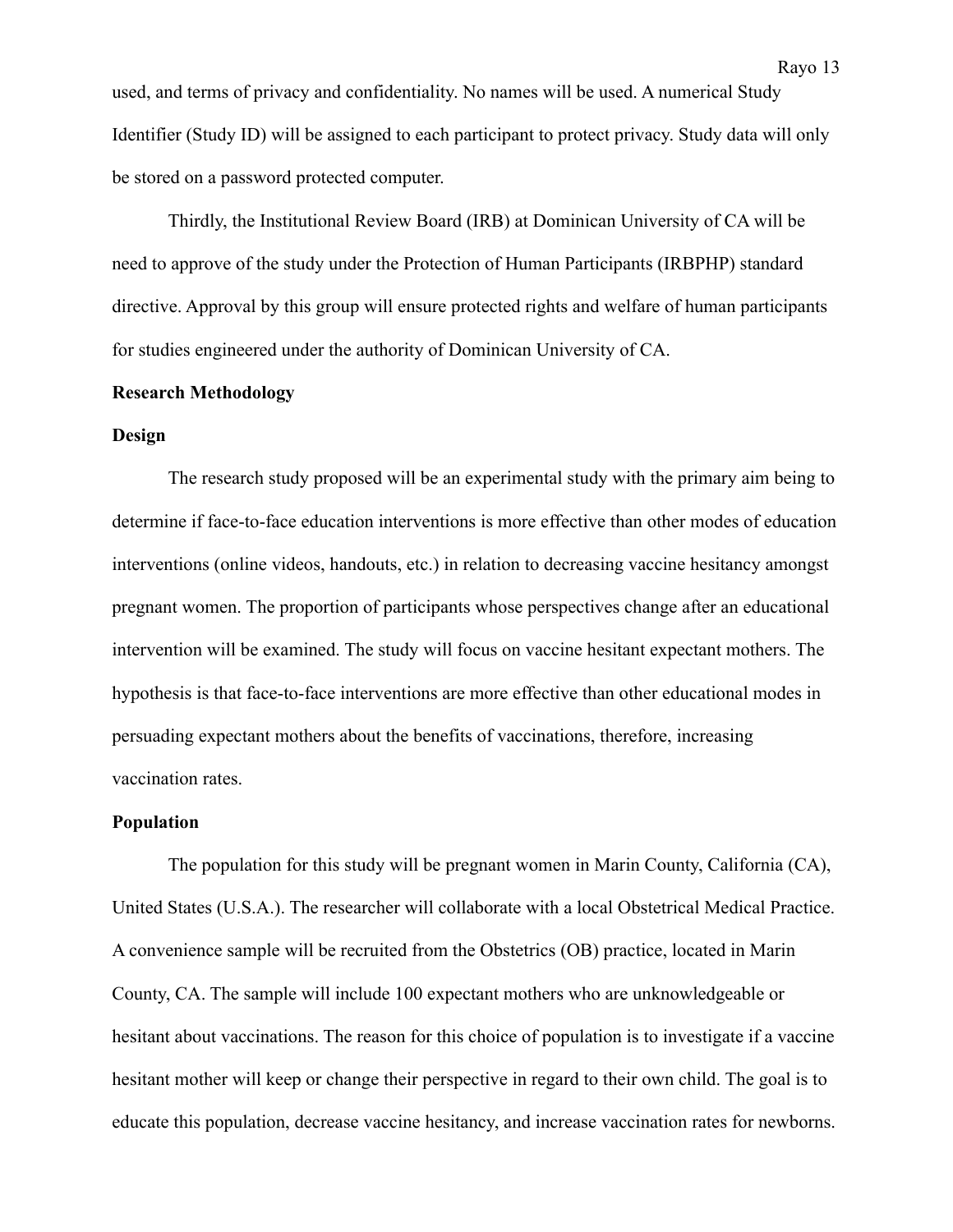Inclusion criteria, besides being woman who is pregnant and lives in Marin County, will be that the participant must be at least 18 years of age. There are no specific socioeconomic factors or demographics needed to qualify for this survey study. The participants will be recruited directly through the medical office, using written brochures that will be available in the waiting room (in English and Spanish) and word of mouth from practitioners. Written material about the aims and procedure for the study will be provided along with a phone number and email address for potential participants to use to contact the researchers. When an interested party contacts the researchers, the study will be explained and the potential participant will have full jurisdiction to accept or to decline involvement.

### **Procedure**

The proposed study will consist of an educational intervention related to the value of vaccinations along with a before-and-after quantitative survey. Numerical values will be assigned to the survey responses using the Likert scale point system.The study will utilize an experimental approach. An experimental approach is indicated for this study, according to the presence of two interventional groups: 1) A: Those receiving follow-up face-to-face educational intervention and 2) B: Those who will receive usual care and a simple educational handout regarding vaccines. The survey will include statements in which the participants will determine whether they strongly agree, agree, are uncertain, disagree, or strongly agree with various viewpoints regarding vaccination hesitancy or compliance. There will be questions about vaccine compliance and vaccine hesitancy, relating to the general public and to the participants own beliefs. There will also be questions relying on the Parent Attitudes about Childhood Vaccines survey tool. Examples of questions that may be used are:

- I make it a priority to get vaccinated as soon as possible or as recommended by my healthcare provider.
- I believe vaccinations are safe and effective.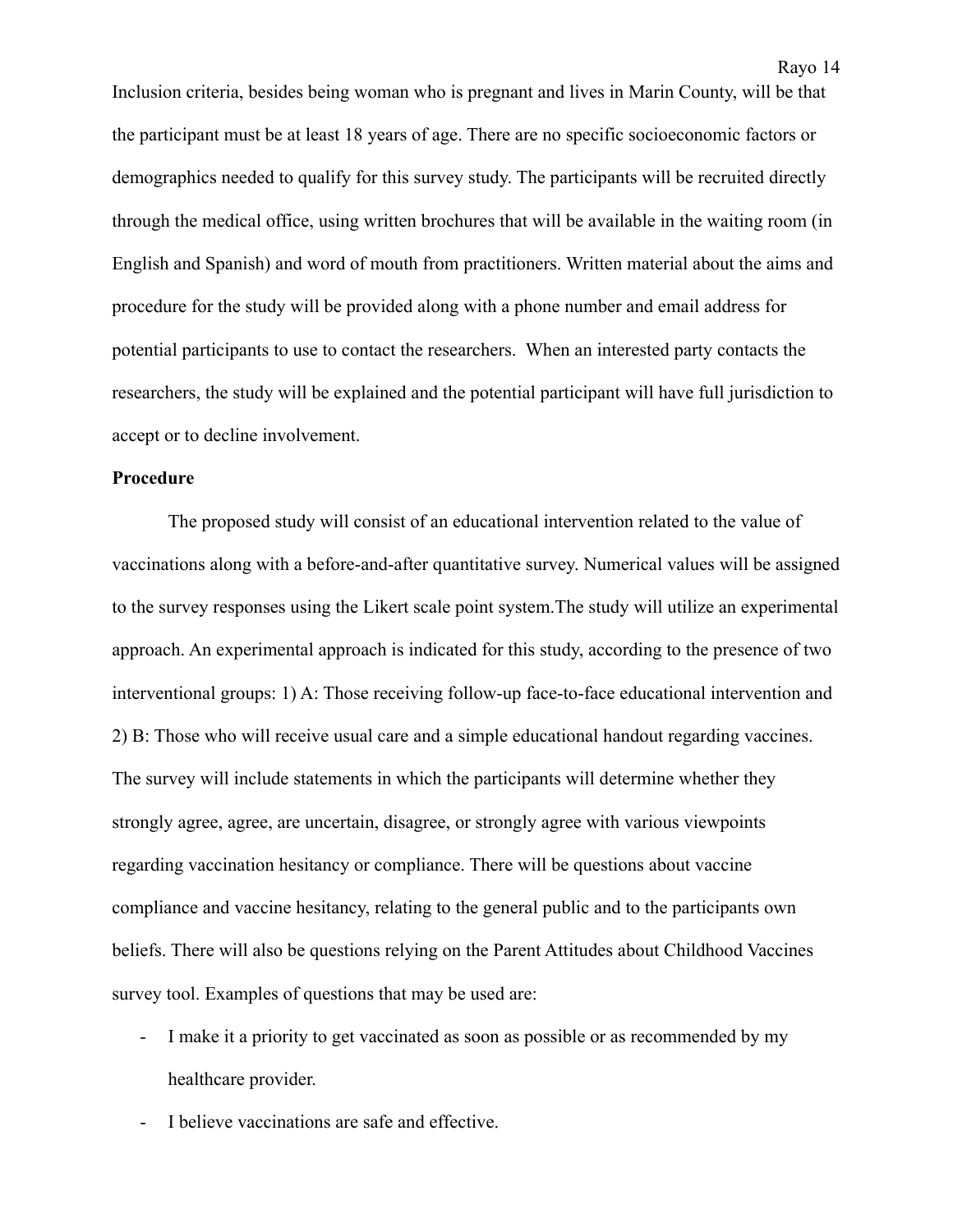- I am constantly researching and educating myself on new vaccinations.
- I believe getting vaccinated is part of a citizen's due diligence to achieve herd immunity.
- I care that those around me are taking proper precautions in regards to getting vaccinated.
- I will delay my child's vaccination if it interferes with another priority.
- I trust the information I receive about vaccinations.
- I am comfortable approaching my child's doctor with concerns I have about vaccinations.
- I believe there are no side effects serious enough to outweigh the benefit of preventing a disease through vaccination.
- I plan to get my newborn all the recommended vaccinations immediately.

The survey will be presented to the participant immediately after the person consents. The receptionist in the OB Office will be appointed as a research assistant, and instructed in the study procedure and consent process. After being provided the written consent form, receiving an explanation of the study, and being given the opportunity to ask questions, the participant will have time to decide whether she wants to participate, and will be able to sign the consent form in the waiting room. Participants will be provided adequate time to complete the questionnaire.

After completion of the questionnaire, the participants will be assigned alternately to either group A or group B. Group A will be the group receiving the follow-up face-to-face educational intervention program, while group B will receive the usual care provided by the Obstetrics practice, and a simple handout as their form of educational intervention .

The educational intervention, based the "Vaccines for Your Children" information provided by the Centers for Disease Control CDC), will consist of a a small group instructional session with time for group discussiog ton and questions and answers. Participants also will be able to take home educational materials on vaccines with the researchers' contact information, if they have additional questions. The researcher(s) will serve as the educator(s). The educational sessions will be scheduled every Monday, Wednesday, and Friday afternoon during the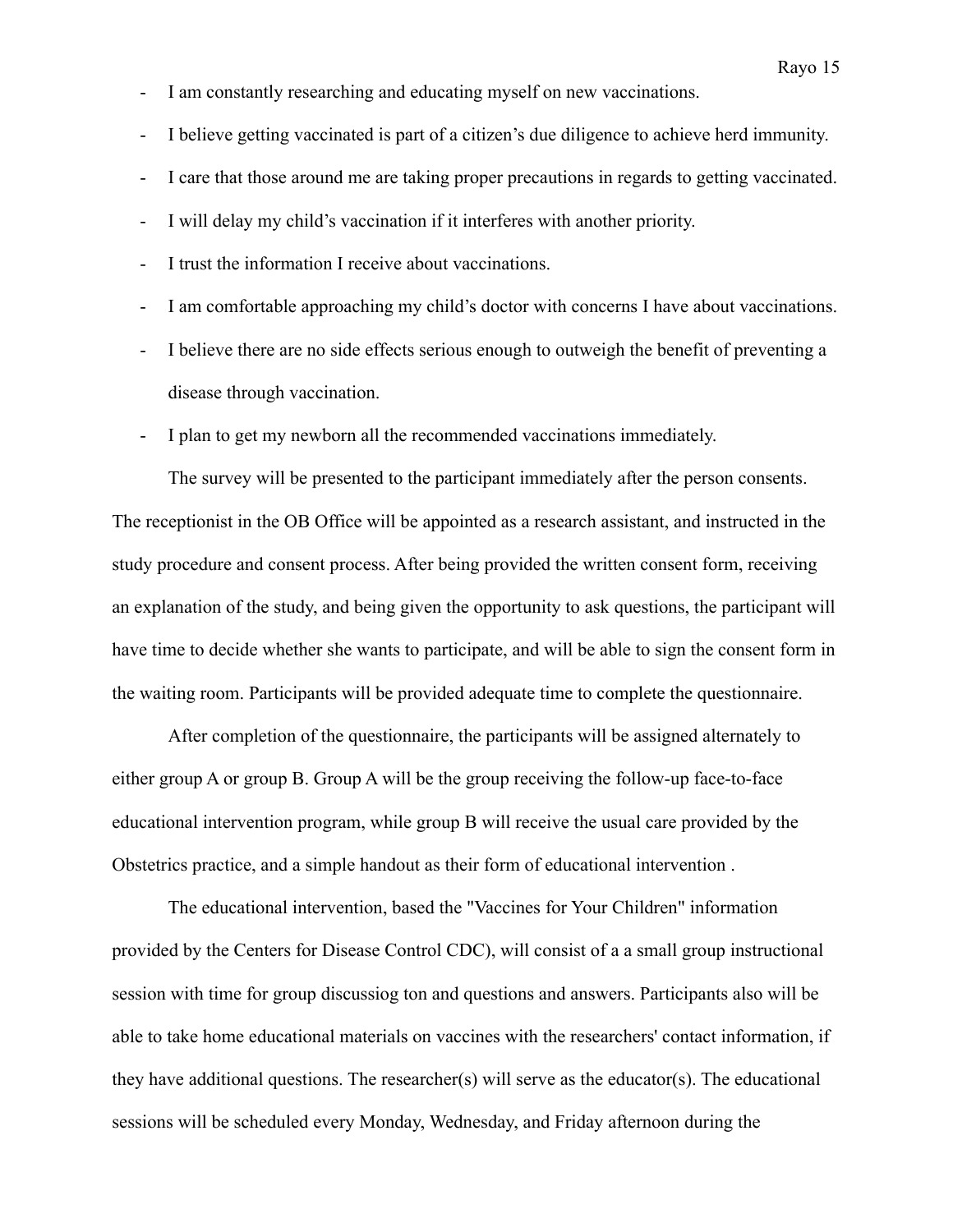three-month enrollment period. Participants will be instructed to attend an educational session within three days of their enrollment.

Ten days to two weeks after participants enroll in the study, both groups will retake the questionnaire a second time after the educational intervention has been implemented. This follow-up should be done within 14 days to limit exposure to outside influences and change of mind. Group A will take the same questionnaire right after their educational intervention program. Group B participants will return to the (doctor's office) to retake the same questionnaire.

#### **Data Analysis**

The first step of data analysis for this study is to collect the numerical data provided by the responses of the survey. The Likert scale allows this to be done simply through calculations using descriptive statistics. The mean, median, mode, standard deviation, and skewness will be determined to understand where the vaccine hesitant population viewpoints are most prominent. The second step of data analysis will occur after educational interventions have been provided to one group. The group receiving the educational interventions and the control group will then complete the same survey a second time. A t-test will be performed between the two groups to determine whether or not there are differences in vaccination views between the pre- and post-tess within each group as well as differences between the intervention versus the control groups. two groups.

### **Conclusion**

The urgency surrounding vaccine hesitancy remains at large and the search for the answer to the primary research question must still be investigated: What educational tools and promotion is most effective for nurses to use in order to convey the significance of newborn vaccinations to new parents? The literature touched upon some interventions that may be implemented but that is barely the surface of this topic as many people still remain vaccine hesitant. Research and studies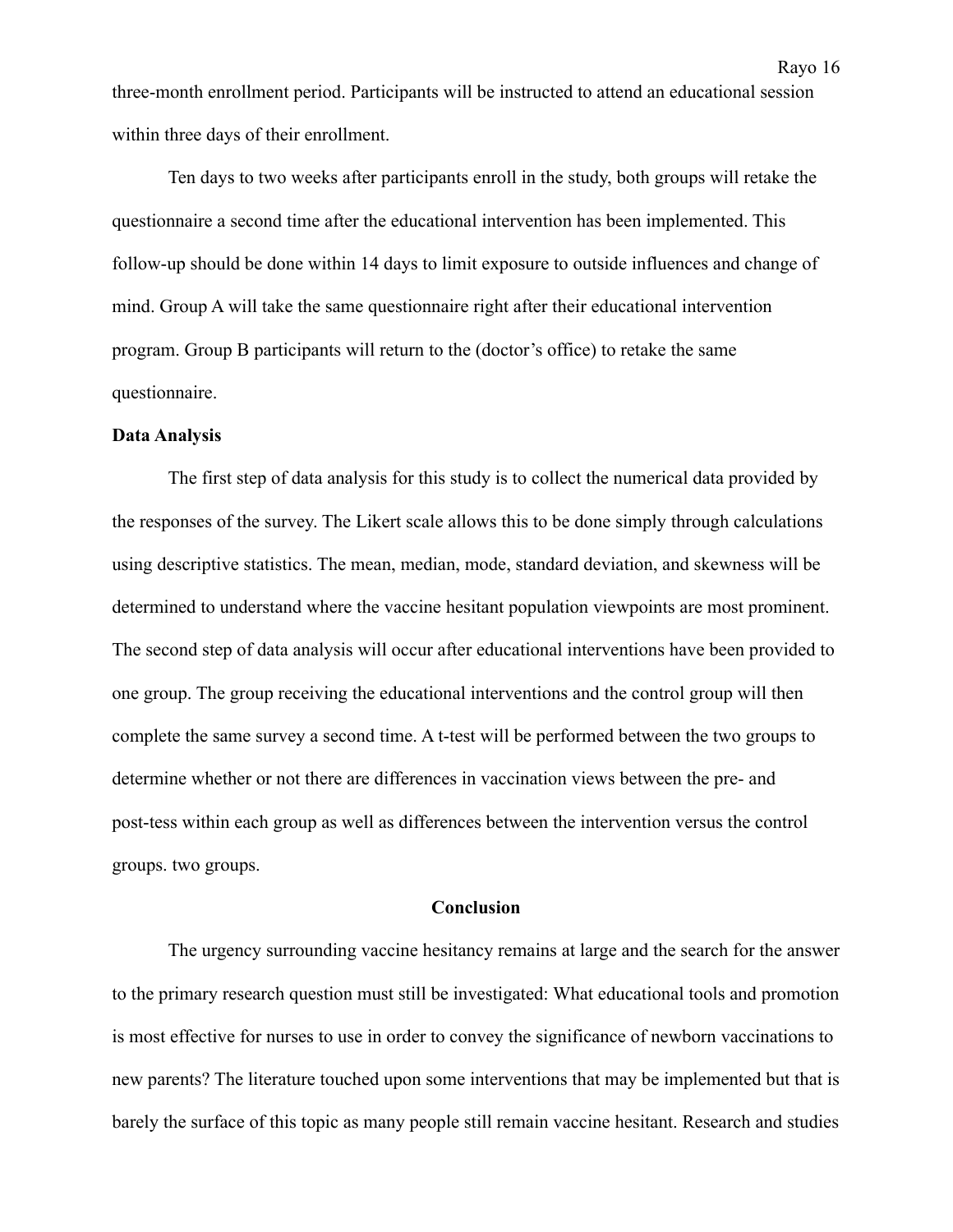should continue to be conducted throughout the nation to achieve the best understanding behind vaccine hesitancy. The continuation of this research is essential for decreasing vaccine hesitancy and increasing vaccination rates nationwide.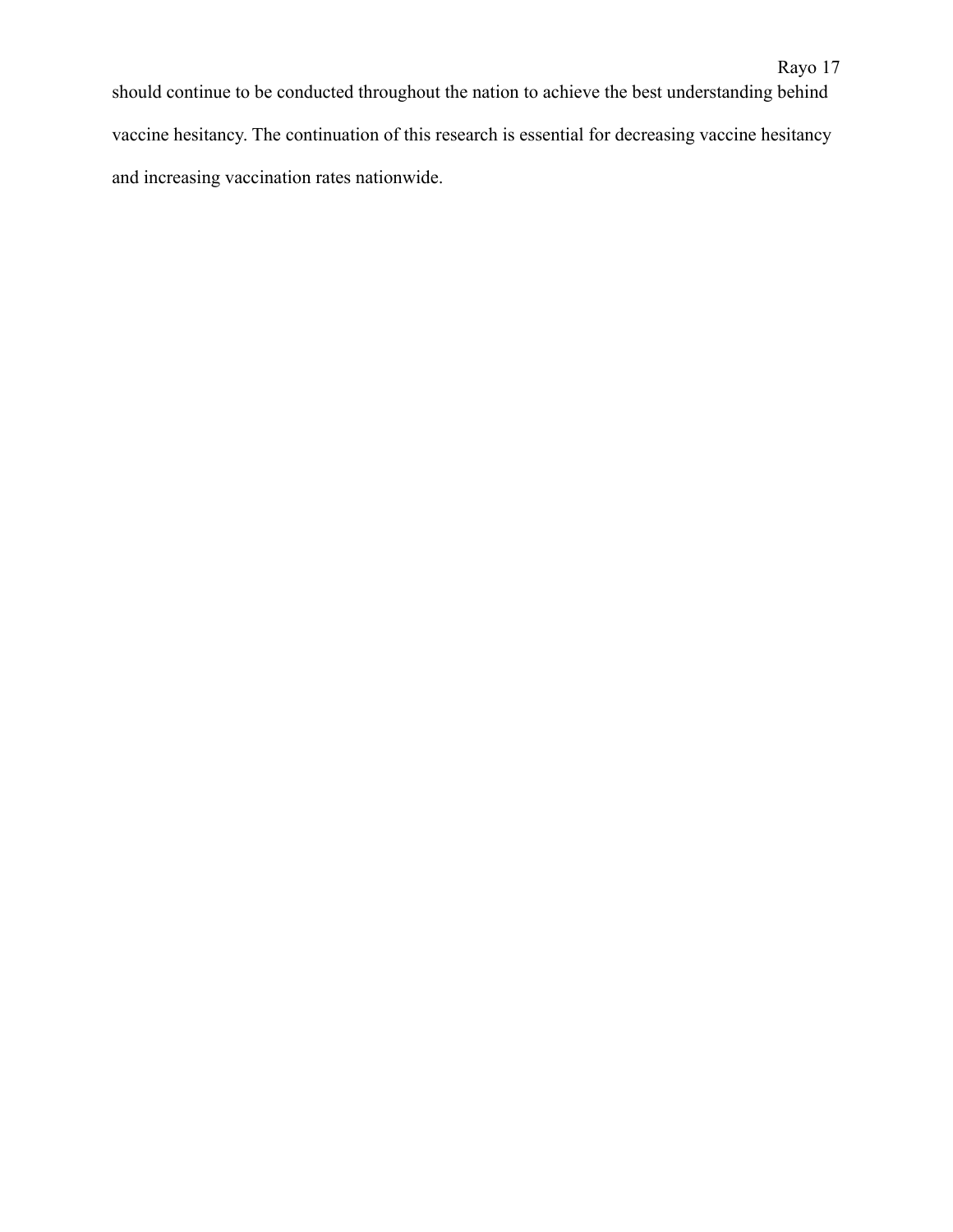#### **References**

Alfieri NL, Kusma JD, Heard-Garris N, Davis MM, Golbeck E, Barrera L, Macy ML. Parental COVID-19 vaccine hesitancy for children: vulnerability in an urban hotspot. BMC Public Health. 2021 Sep 13;21(1):1662. doi: 10.1186/s12889-021-11725-5. PMID: 34517848; PMCID: PMC8436579.

- Bianco A, Mascaro V, Zucco R, Pavia M. Parent perspectives on childhood vaccination: How to deal with vaccine hesitancy and refusal? Vaccine. 2019 Feb 8;37(7):984-990. doi: 10.1016/j.vaccine.2018.12.062. Epub 2019 Jan 14. PMID: 30655175.
- Centers for Disease Control and Prevention. (2021, August 3). *FastStats Immunization*. Centers for Disease Control and Prevention. Retrieved April 19, 2022, from https://www.cdc.gov/nchs/fastats/immunize.htm
- Cooper S, Schmidt BM, Sambala EZ, Swartz A, Colvin CJ, Leon N, Wiysonge CS. Factors that influence parents' and informal caregivers' views and practices regarding routine childhood vaccination: a qualitative evidence synthesis. Cochrane Database Syst Rev. 2021 Oct 27;10(10):CD013265. doi: 10.1002/14651858.CD013265.pub2. PMID: 34706066; PMCID: PMC8550333.
- Díaz Crescitelli ME, Ghirotto L, Sisson H, Sarli L, Artioli G, Bassi MC, Appicciutoli G, Hayter M. A meta-synthesis study of the key elements involved in childhood vaccine hesitancy. Public Health. 2020 Mar;180:38-45. doi: 10.1016/j.puhe.2019.10.027. Epub 2019 Dec 12. PMID: 31838344.
- Hofstetter AM, Robinson JD, Lepere K, Cunningham M, Etsekson N, Opel DJ. Clinician-parent discussions about influenza vaccination of children and their association with vaccine acceptance. Vaccine. 2017 May 9;35(20):2709-2715. doi: 10.1016/j.vaccine.2017.03.077. Epub 2017 Apr 6. PMID: 28392141; PMCID: PMC5572763.

*Nola Pender*. Nursing Theory. (2019, September 17).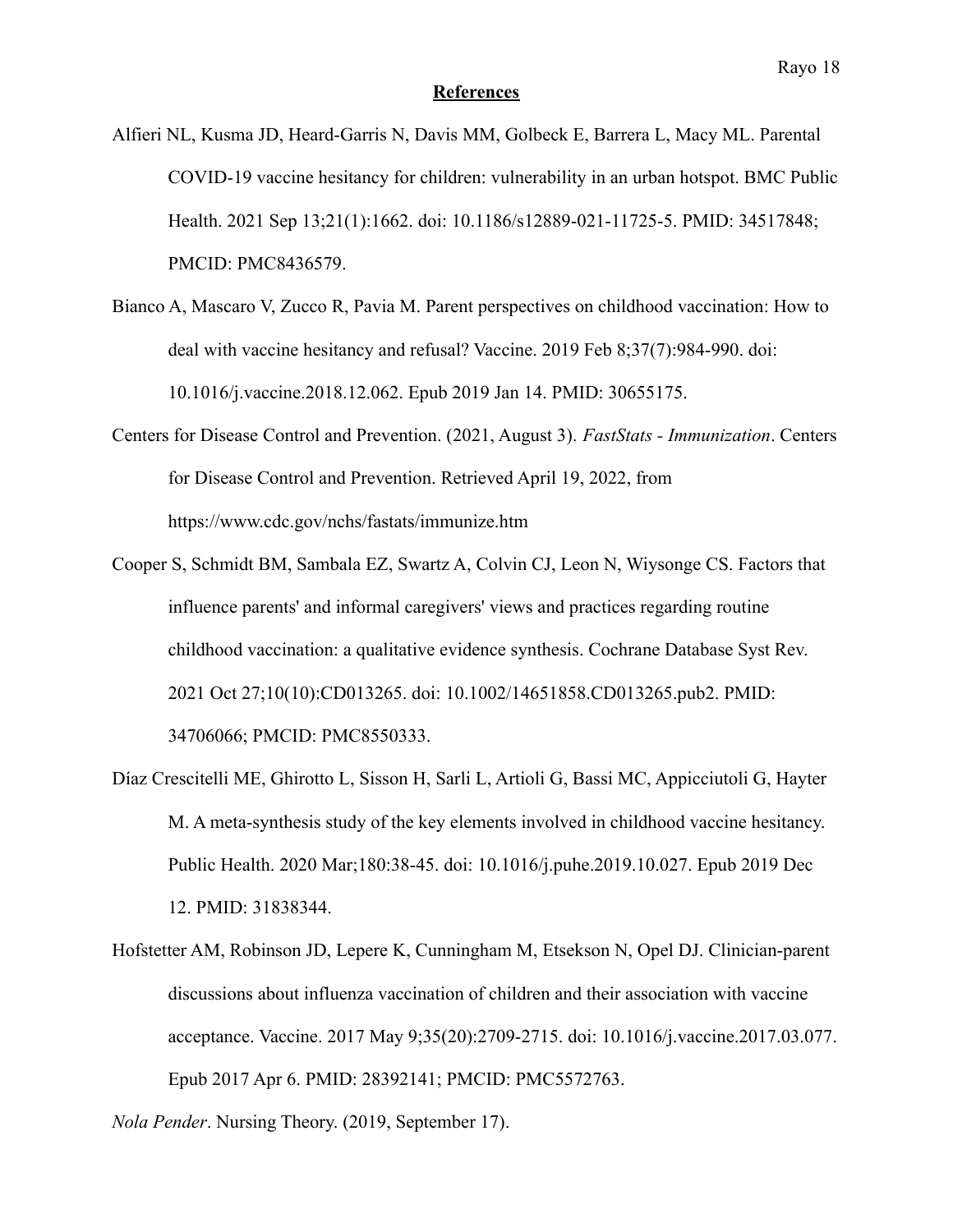https://nursing-theory.org/nursing-theorists/Nola-Pender.php

*Reviewed March 2012 talking with parents about vaccines for infants*. (n.d.).

https://www.cdc.gov/vaccines/hcp/patient-ed/conversations/downloads/talk-infants-coloroffice.pdf

- Shen SC, Dubey V. Addressing vaccine hesitancy: Clinical guidance for primary care physicians working with parents. Can Fam Physician. 2019 Mar;65(3):175-181. PMID: 30867173; PMCID: PMC6515949.
- Williams SE. What are the factors that contribute to parental vaccine-hesitancy and what can we do about it? Hum Vaccin Immunother. 2014;10(9):2584-96. doi: 10.4161/hv.28596. Epub 2014 Nov 13. PMID: 25483505; PMCID: PMC4977453.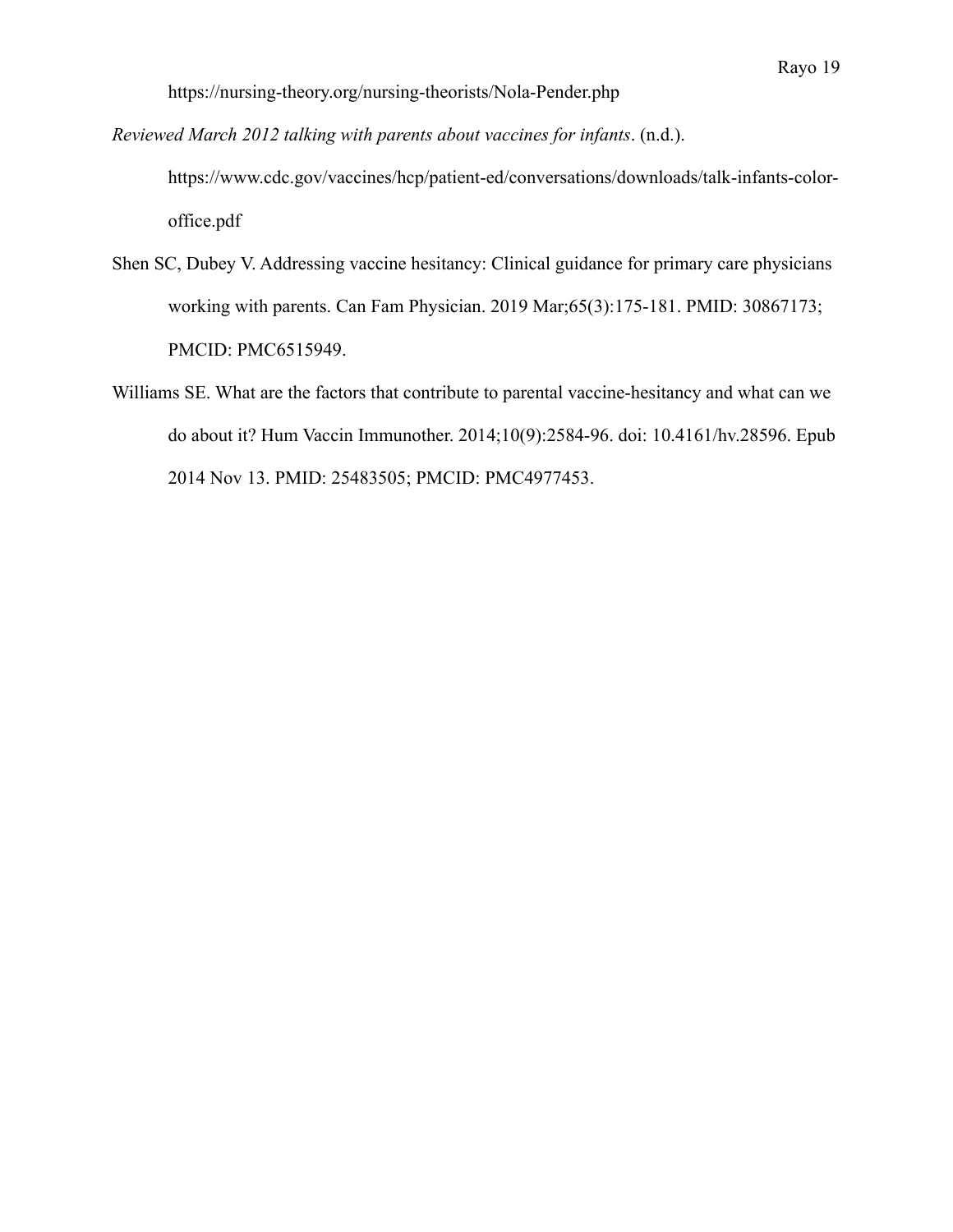### **Appendix A - Literature Review Table**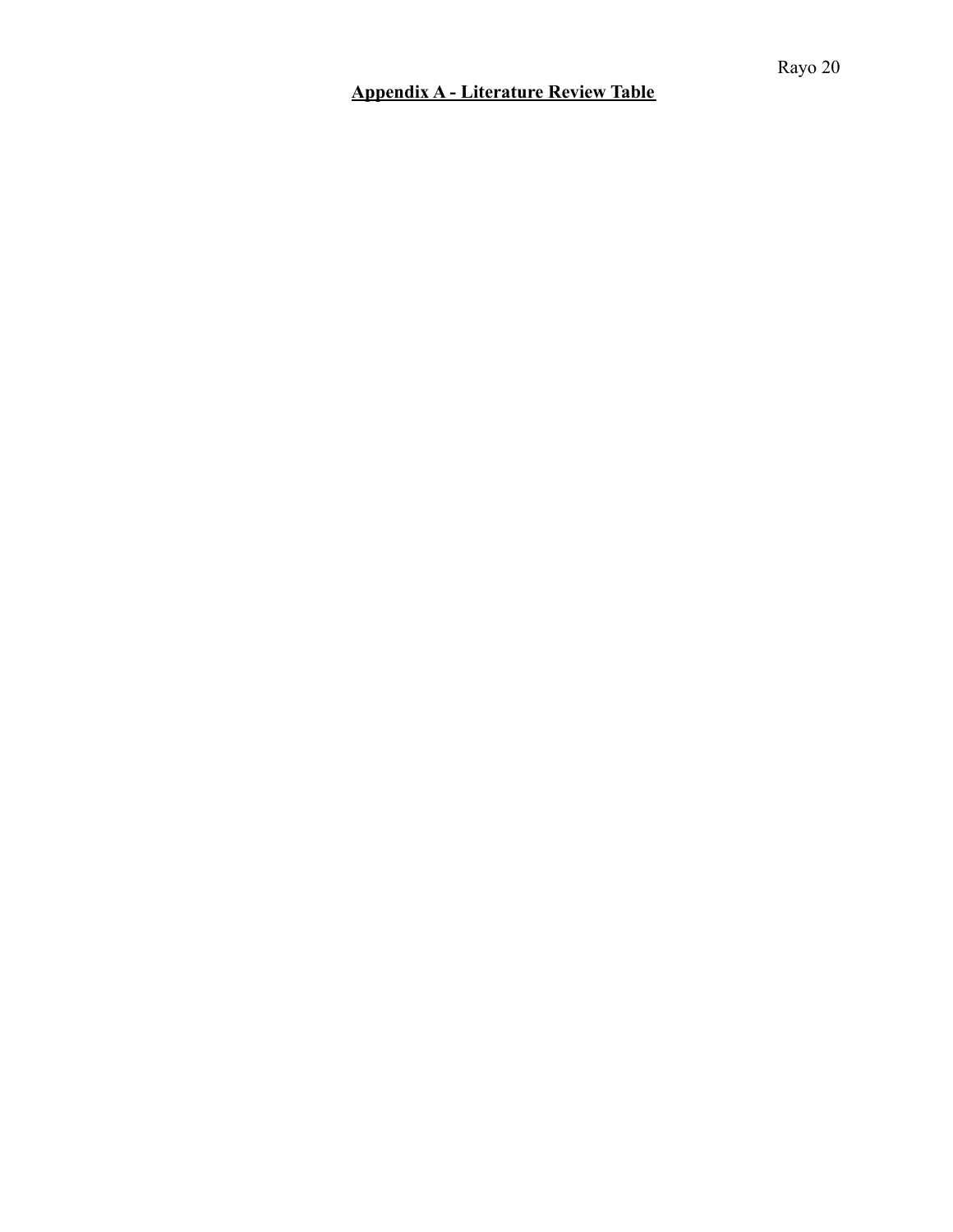| Author /<br><b>Citation</b>                                                                                                                                                                                                                                                                                                                                                                     | Purpose /<br>Objective of<br><b>Study</b>                                                                                                                                                                                                     | Sample -<br>Population<br>of interest,<br>sample<br>site                                                     | <b>Study</b><br><b>Design</b>    | <b>Study</b><br><b>Methods</b>                                                                                                                                                                                                                                                                               | Major<br><b>Findings</b>                                                                                                                                                                                                                                                                                                  | <b>Strengths</b>                                                                                                                                                         | <b>Limitations</b>                                                                                                                                                                                                                          |
|-------------------------------------------------------------------------------------------------------------------------------------------------------------------------------------------------------------------------------------------------------------------------------------------------------------------------------------------------------------------------------------------------|-----------------------------------------------------------------------------------------------------------------------------------------------------------------------------------------------------------------------------------------------|--------------------------------------------------------------------------------------------------------------|----------------------------------|--------------------------------------------------------------------------------------------------------------------------------------------------------------------------------------------------------------------------------------------------------------------------------------------------------------|---------------------------------------------------------------------------------------------------------------------------------------------------------------------------------------------------------------------------------------------------------------------------------------------------------------------------|--------------------------------------------------------------------------------------------------------------------------------------------------------------------------|---------------------------------------------------------------------------------------------------------------------------------------------------------------------------------------------------------------------------------------------|
| Alfieri NL,<br>Kusma JD,<br>Heard-Gar<br>ris N,<br>Davis<br>MM,<br>Golbeck E,<br>Barrera L,<br>Macy ML.<br>Parental<br>COVID-19<br>vaccine<br>hesitancy<br>for<br>children:<br>vulnerabili<br>ty in an<br>urban<br>hotspot.<br><b>BMC</b><br>Public<br>Health.<br>2021 Sep<br>13;21(1):1<br>662. doi:<br>10.1186/s1<br>2889-021-<br>11725-5.<br>PMID:<br>34517848;<br>PMCID:<br>PMC8436<br>579. | To compare<br>hesitancy toward<br>a future<br>COVID-19<br>vaccine for<br>children of<br>various<br>sociodemographic<br>groups in a major<br>metropolitan area,<br>and to understand<br>how parents<br>obtain<br>information about<br>COVID-19 | 1425 parents<br>of children<br>less than 18<br>years of age<br>in Chicago<br>and Cook<br>County,<br>Illinois | Cross-sectional<br>online survey | This study used<br>logistic regression<br>to determine the<br>odds of parental<br>COVID-19<br>vaccine hesitancy<br>for racial/ethnic<br>and<br>socioeconomic<br>groups,<br>controlling for<br>sociodemographic<br>factors and the<br>sources where<br>parents obtain<br>information<br>regarding<br>COVID-19 | - 33% of<br>parents<br>reported<br>vaccine<br>hesitancy<br>for their<br>child<br>- Vaccine<br>hesitancy<br>was higher<br>among:<br>1) Black<br>parents<br>compared<br>to White<br>parents<br>2) Parents<br>of publicly<br>insured<br>children<br>compared<br>with<br>privately<br>insured<br>3) Lower<br>income<br>groups | - Large<br>sample of<br>comparable<br>ethnicities in<br>a similar<br>setting<br>- Clear<br>relationship<br>between<br>objective,<br>methods,<br>results, and<br>analysis | - Some<br>participants<br>weren't<br>considered for<br>final data<br>analysis,<br>therefore, may<br>indicate some<br>skewed data or<br>variability in<br>results<br>- Criteria for<br>selection of<br>final analysis<br>is not<br>disclosed |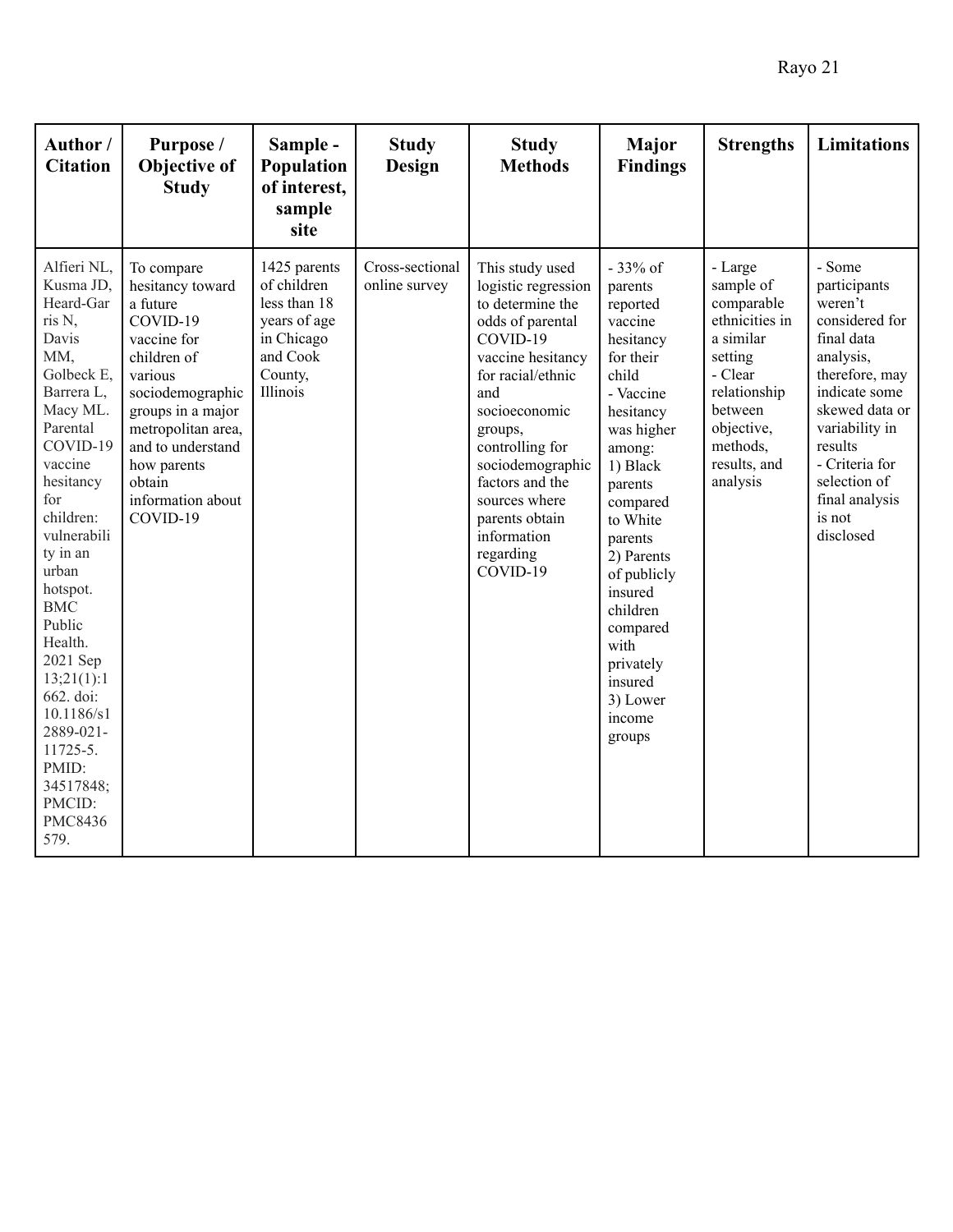| Author/<br><b>Citation</b>                                                                                                                                                                                                                                                                                                                                                                                                                                                     | Purpose /<br>Objective<br>of Study                                                                                                                                                                                                             | Sample -<br>Population<br>of interest,<br>sample site                                                                                                                                                                                                      | <b>Study</b><br>Design                                          | <b>Study</b><br><b>Methods</b>                                                                                                                                                                                                                                                                                                                        | <b>Major</b><br><b>Findings</b>                                                                                                                                                                                                                                                                                                                                                                                                                              | <b>Strengths</b>                                                                  | <b>Limitations</b>                                                                                                                                                                                                                                                    |
|--------------------------------------------------------------------------------------------------------------------------------------------------------------------------------------------------------------------------------------------------------------------------------------------------------------------------------------------------------------------------------------------------------------------------------------------------------------------------------|------------------------------------------------------------------------------------------------------------------------------------------------------------------------------------------------------------------------------------------------|------------------------------------------------------------------------------------------------------------------------------------------------------------------------------------------------------------------------------------------------------------|-----------------------------------------------------------------|-------------------------------------------------------------------------------------------------------------------------------------------------------------------------------------------------------------------------------------------------------------------------------------------------------------------------------------------------------|--------------------------------------------------------------------------------------------------------------------------------------------------------------------------------------------------------------------------------------------------------------------------------------------------------------------------------------------------------------------------------------------------------------------------------------------------------------|-----------------------------------------------------------------------------------|-----------------------------------------------------------------------------------------------------------------------------------------------------------------------------------------------------------------------------------------------------------------------|
| Cooper S,<br>Schmidt BM,<br>Sambala EZ,<br>Swartz A,<br>Colvin CJ,<br>Leon N,<br>Wiysonge<br>CS. Factors<br>that influence<br>parents' and<br>informal<br>caregivers'<br>views and<br>practices<br>regarding<br>routine<br>childhood<br>vaccination: a<br>qualitative<br>evidence<br>synthesis.<br>Cochrane<br>Database<br>Syst Rev.<br>2021 Oct<br>27;10(10):CD<br>013 265.<br>Doi:<br>10.1002/1465<br>1858.CD013<br>265.pub 2.<br>PMID:<br>34706066;<br>PMCID:<br>PMC8550333 | To "explore"<br>parents' and<br>informal<br>caregivers'<br>views and<br>practices<br>regarding<br>childhood<br>vaccination.<br>and the factors<br>influencing<br>acceptance,<br>hesitancy, or<br>nonacceptance<br>of childhood<br>vaccination. | 145 studies for<br>review and<br>sampled 27 for<br>analysis.<br>Studies were<br>conducted in<br>various<br>countries.<br>including both<br>non-rural and<br>rural areas. It<br>is also<br>considered<br>high-, middle-,<br>and low-<br>income.<br>setting. | Systemic<br>(qualitative<br>evidence)<br>review and<br>analysis | Qualitative<br>methods for<br>data<br>collection<br>and analysis<br>focused on<br>parents' or<br>caregivers'<br>views,<br>practices,<br>acceptance,<br>hesitancy, or<br>refusal of<br>routine<br>vaccination<br>for children<br>aged up to 6<br>years and<br>were from<br>any setting<br>globally<br>where<br>childhood<br>vaccination<br>is provided | Four major<br>themes that<br>influence<br>parents'<br>perspective<br>on childhood<br>vaccination:<br>1) Broader<br>ideas and<br>practices<br>surrounding<br>health and<br>illness.<br>2) Vaccine<br>ideas and<br>practices of<br>people they<br>socialize<br>with.<br>3) Political<br>issues and<br>concerns,<br>particularly<br>their trust<br>(or distrust).<br>4) Access to<br>/ experiences<br>of<br>vaccination<br>services and<br>their<br>healthcare. | - Large sample<br>size of studies<br>used for analysis<br>Comprehensive<br>review | - Narrowing<br>the complex<br>influencing<br>factors into 4<br>main themes,<br>may corrupt<br>the specific<br>variables in<br>the<br>vaccination<br>hesitancy<br>perspective.<br>- There may<br>be variability<br>in how each of<br>the studies<br>used were<br>done. |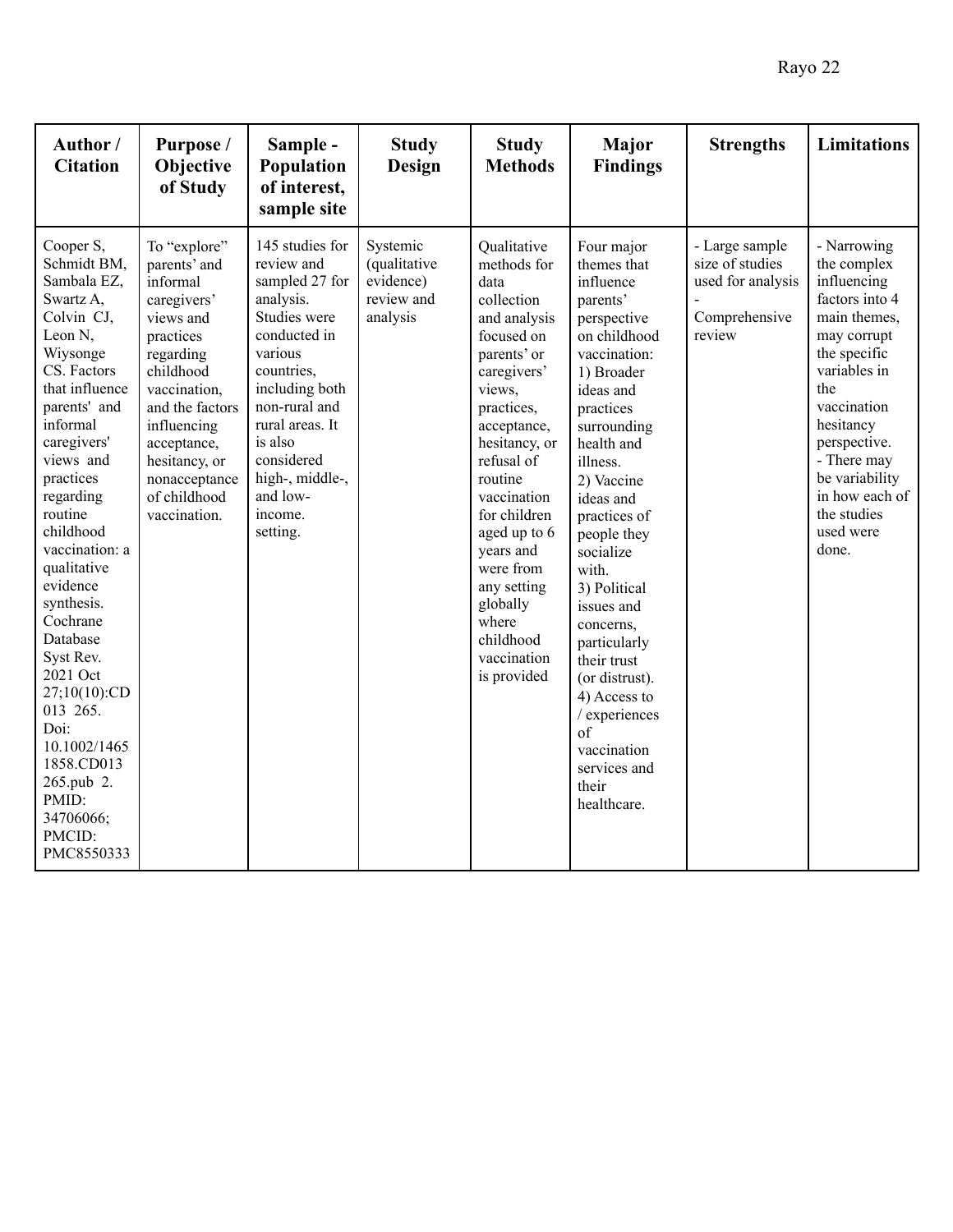| Author/<br><b>Citation</b>                                                                                                                                                                                                                                                                                                                                                                                                                                                                                                                                                                 | Purpose /<br>Objective<br>of Study                                                                                                                                               | Sample -<br>Population<br>of interest,<br>sample site                                                                  | <b>Study</b><br>Design                                                  | <b>Study</b><br><b>Methods</b>                                                                                                                                                 | <b>Major</b><br><b>Findings</b>                                                                                                                                                                                                                                                                                                                                                                                          | <b>Strengths</b>                                                                                                                                 | <b>Limitations</b>                                                                                                                                                                                                                                                                                                                                                      |
|--------------------------------------------------------------------------------------------------------------------------------------------------------------------------------------------------------------------------------------------------------------------------------------------------------------------------------------------------------------------------------------------------------------------------------------------------------------------------------------------------------------------------------------------------------------------------------------------|----------------------------------------------------------------------------------------------------------------------------------------------------------------------------------|------------------------------------------------------------------------------------------------------------------------|-------------------------------------------------------------------------|--------------------------------------------------------------------------------------------------------------------------------------------------------------------------------|--------------------------------------------------------------------------------------------------------------------------------------------------------------------------------------------------------------------------------------------------------------------------------------------------------------------------------------------------------------------------------------------------------------------------|--------------------------------------------------------------------------------------------------------------------------------------------------|-------------------------------------------------------------------------------------------------------------------------------------------------------------------------------------------------------------------------------------------------------------------------------------------------------------------------------------------------------------------------|
| Crescitelli,<br>M. E. D.,<br>Ghirotto, L.,<br>Sisson, H.,<br>Sarli, L.,<br>Artioli, G.,<br>Bassi, M.<br>$C_{\cdot}$<br>Appicciutoli<br>, G., $\&$<br>Hayter, M.<br>(2019,<br>December<br>$12$ ). A meta<br>synthesis<br>study of the<br>key<br>elements<br>involved in<br>childhood<br>vaccine<br>hesitancy.<br>Public<br>Health.<br>https://www<br>.sciencedire<br>ct.com/scien<br>ce/article/pii<br>/S00333506<br>19303 476?<br>casa token=i<br>kQQN02r17<br>YAAAAA%3<br>AzPviqwgG<br>HmxeapeVV<br>Gr73Ijhqyvu<br>TfzcQK62u2<br>eYzkLxAbp<br>eulivTwit9N<br><b>CeuPEMZEV</b><br>mUWa 0tM | To collect<br>and combine<br>data of<br>multiple<br>studies by<br>analyzing the<br>validity,<br>adequacy,<br>and potential<br>applicability<br>of the<br>qualitative<br>results. | 27 studies<br>involving a<br>total of 1557<br>parents who<br>are/were<br>hesitant about<br>vaccinating<br>their child. | Systematic<br>review and<br>metasynthesis<br>of quantitative<br>studies | The preferred<br>reporting<br>items for<br>systematic<br>reviews and<br>meta-analyses<br>guidelines<br>were used in<br>the process of<br>retrieving<br>articles and<br>studies | Five<br>overarching<br>categories<br>related to<br>vaccination<br>hesitancy in<br>the parents of<br>this sample:<br>1. Risk<br>conceptualized<br>2. Mistrust of<br>vaccine-related<br>institutions,<br>pharmaceutical<br>companies,<br>researchers,<br>health<br>workers, and<br>information<br>from media<br>3. Parental<br>alternative<br>health beliefs<br>4. Parents'<br>information<br>levels about<br>vaccinations | - Use of<br>reliable<br>databases and<br>guidelines to<br>guide their<br>search for the<br>most<br>appropriate and<br>relevant study<br>articles | - Response<br>accuracy of all<br>or any<br>participants<br>may be<br>skewed<br>- The use of<br>27 studies<br>makes<br>ensuring the<br>operational<br>definitions<br>match<br>challenging.<br>- The variables<br>may be<br>inconsistent,<br>causing a<br>threat to<br>validity if the<br>same<br>measuring<br>methods were<br>not used<br>throughout all<br>of the data. |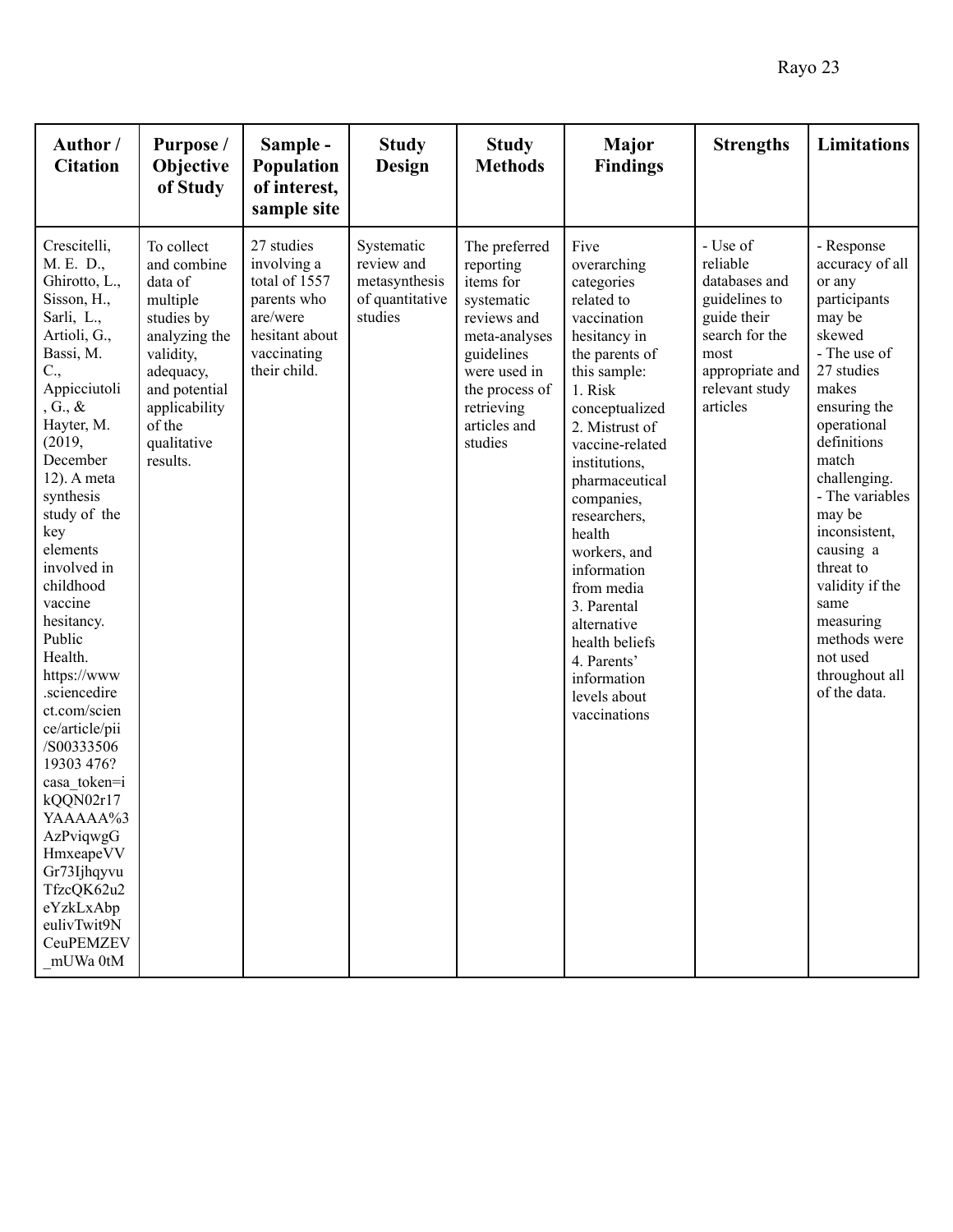| Author/<br><b>Citation</b>                                                                                                                                                                                                                                                                                                                                                                                      | Purpose /<br>Objective<br>of Study                                                                                                                                                                                | Sample -<br>Population<br>of interest,<br>sample site                                                                                                              | <b>Study</b><br><b>Design</b>                                                                    | <b>Study</b><br><b>Methods</b>                                                                                                                                                                                                                                                                                                           | <b>Major</b><br><b>Findings</b>                                                                                                                                                                                                                 | <b>Strengths</b>                                                                                          | <b>Limitations</b>                                                                                     |
|-----------------------------------------------------------------------------------------------------------------------------------------------------------------------------------------------------------------------------------------------------------------------------------------------------------------------------------------------------------------------------------------------------------------|-------------------------------------------------------------------------------------------------------------------------------------------------------------------------------------------------------------------|--------------------------------------------------------------------------------------------------------------------------------------------------------------------|--------------------------------------------------------------------------------------------------|------------------------------------------------------------------------------------------------------------------------------------------------------------------------------------------------------------------------------------------------------------------------------------------------------------------------------------------|-------------------------------------------------------------------------------------------------------------------------------------------------------------------------------------------------------------------------------------------------|-----------------------------------------------------------------------------------------------------------|--------------------------------------------------------------------------------------------------------|
| Hofstetter<br>AM, Robinson<br>JD, Lepere K,<br>Cunningham<br>M, Etsekson<br>N, Opel DJ.<br>Clinician-pare<br>nt discussions<br>about<br>influenza<br>vaccination of<br>children and<br>their<br>association<br>with vaccine<br>acceptance.<br>Vaccine. 2017<br>May<br>9;35(20):2709-<br>2715. Doi:<br>$10.1016$ /j.vacc<br>ine.2017.03.07<br>7. Epub 2017<br>Apr 6. PMID:<br>28392141;<br>PMCID:<br>PMC5572763. | To examine<br>how<br>clinicians<br>communicate<br>with parents<br>about<br>influenza<br>vaccination<br>and the effect<br>of these<br>communicati<br>on behaviors<br>on parental<br>vaccine<br>decision<br>making. | - Fifty visits<br>involving 17<br>clinicians from<br>8 practices<br>- Fifty parents<br>over 18 years<br>old and have<br>child $(ren)$ 6 to<br>19 months of<br>age. | Secondary<br>analysis of<br>data obtained<br>from a<br>cross-sectional<br>observational<br>study | - Health<br>supervision<br>visits between<br>pediatric<br>clinicians and<br>English<br>speaking<br>parents were<br>videotaped<br>- A coding<br>scheme of 10<br>communication<br>behaviors was<br>used for each<br>visit.<br>- Associations<br>were examined<br>using bivariate<br>analysis and<br>generalized<br>linear mixed<br>models. | - There was a<br>higher<br>acceptance<br>rate of the<br>influenza<br>vaccine when<br>clinicians<br>initiated the<br>conversation<br>about it<br>- Acceptance<br>was also<br>higher for<br>clinicians<br>who pursued<br>versus did<br>not pursue | - The study<br>provided<br>sufficient<br>statistical<br>evidence to<br>construct a<br>valid<br>conclusion | - The exact<br>methods used<br>for the 10<br>communication<br>scheme were<br>not directly<br>disclosed |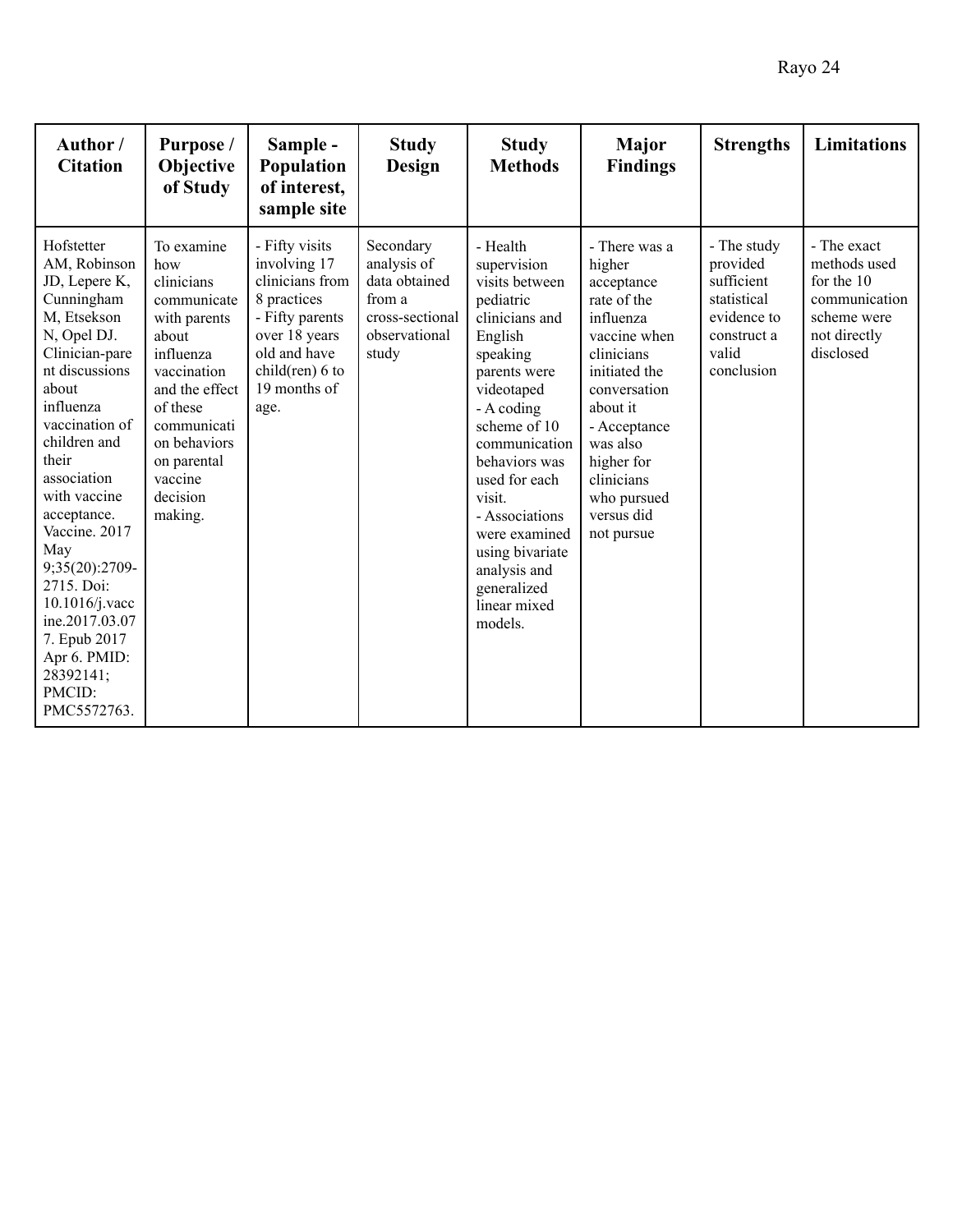| Author/<br><b>Citation</b>                                                                                                                                                                                                                                | Purpose /<br>Objective<br>of Study                                                                                           | Sample -<br>Population<br>of interest,<br>sample site                                                          | <b>Study</b><br>Design                    | <b>Study</b><br><b>Methods</b>                                                                                                                                                                                           | Major<br><b>Findings</b>                                                                                                                                                                                                                                                                                                                                                                                                                                                                             | <b>Strengths</b>                                                                                                  | <b>Limitations</b>                                                                                                                                                                                                                                                                                         |
|-----------------------------------------------------------------------------------------------------------------------------------------------------------------------------------------------------------------------------------------------------------|------------------------------------------------------------------------------------------------------------------------------|----------------------------------------------------------------------------------------------------------------|-------------------------------------------|--------------------------------------------------------------------------------------------------------------------------------------------------------------------------------------------------------------------------|------------------------------------------------------------------------------------------------------------------------------------------------------------------------------------------------------------------------------------------------------------------------------------------------------------------------------------------------------------------------------------------------------------------------------------------------------------------------------------------------------|-------------------------------------------------------------------------------------------------------------------|------------------------------------------------------------------------------------------------------------------------------------------------------------------------------------------------------------------------------------------------------------------------------------------------------------|
| Shen SC,<br>Dubey V.<br>Addressing<br>vaccine<br>hesitancy:<br>Clinical<br>guidance for<br>primary care<br>physicians<br>working with<br>parents. Can<br>Fam<br>Physician.<br>2019<br>Mar; 65(3): 17<br>5-181. PMID:<br>30867173;<br>PMCID:<br>PMC6515949 | To provide<br>primary care<br>physicians<br>with clinical<br>guidance for<br>addressing<br>parental<br>vaccine<br>hesitancy. | English<br>language<br>articles<br>published<br>within 10<br>years of<br>January 1,<br>2018 found<br>on PubMed | Systematic<br>Review and<br>Meta-analysis | Comprehensive<br>research through<br>PubMed using<br>terms such as<br>"vaccine<br>hesitancy",<br>"confidence",<br>"acceptance",<br>"parents",<br>"children",<br>"communication",<br>"counseling",<br>"clinical practice" | Interventions<br>found that<br>may aid in<br>combating<br>vaccine<br>hesitancy are:<br>1. Start early<br>2. Present<br>vaccination as<br>the default<br>approach<br>3. Be honest<br>about side<br>effects and<br>reassure<br>parents of the<br>vaccine safety<br>system<br>4. Speak<br>about real<br>patient stories<br>as well as<br>provide facts<br>5. Build trust<br>6. Address<br>pain using<br>evidence<br>based<br>information<br>7. Focus on<br>protection for<br>the child and<br>community | - This study<br>was very<br>thorough in<br>its objective,<br>methods.<br>results, and<br>analysis of<br>findings. | - Vaccine<br>hesitancy is an<br>emerging area<br>of research so<br>current<br>literature that<br>this study<br>specifically<br>refers to is<br>limited and<br>may have gaps<br>or variability<br>- This study<br>did not state<br>exactly how<br>many articles<br>it included as<br>information<br>sources |